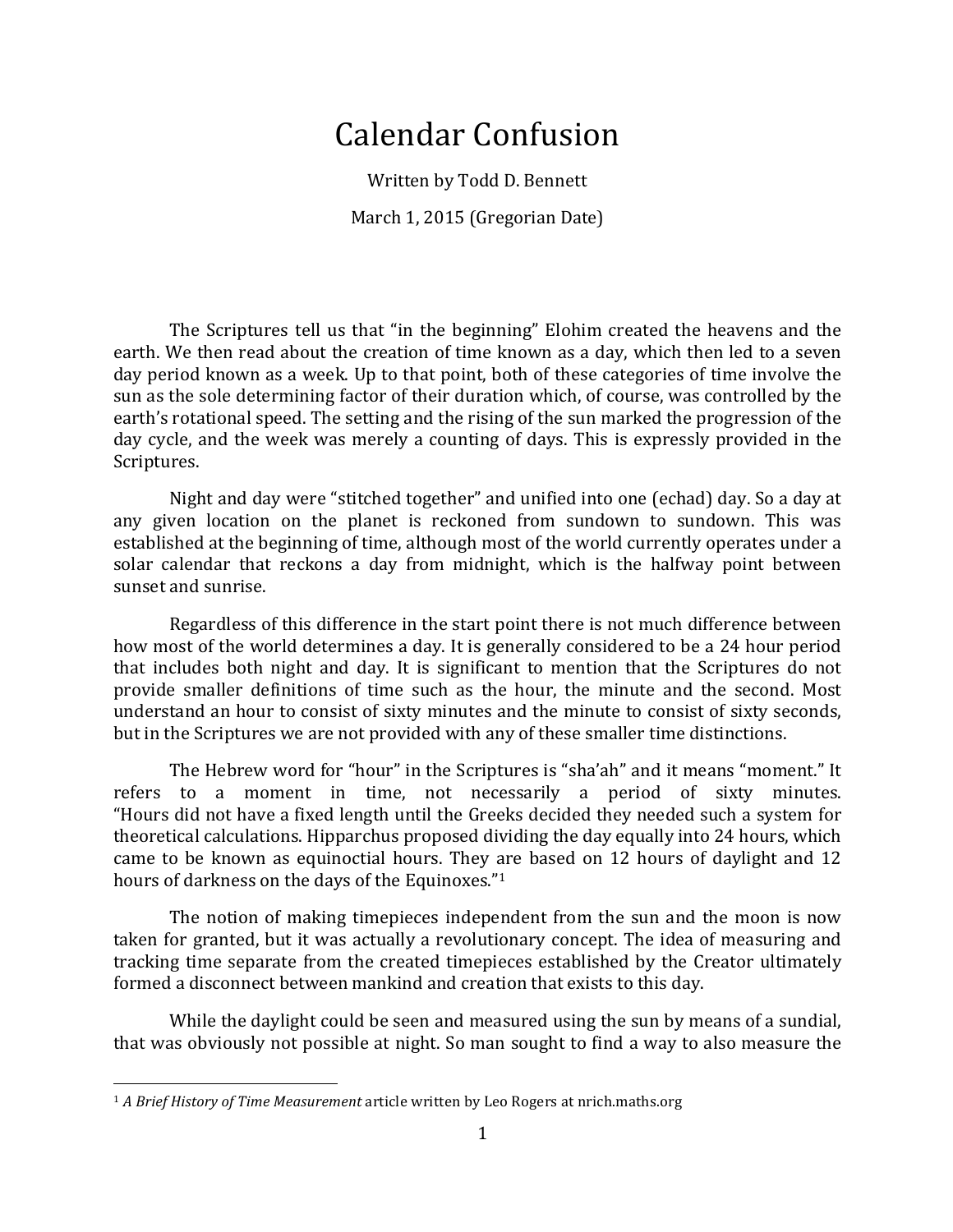passage of time in the dark. Clocks were establish to measure time as a simple mathematical occurrence on a theoretical division of time measured by things such as the passage of sand through an hourglass, the flow of water through a water clock, the burning of a candle or even the movement of stars.

These mechanical time measuring devices later started to calculate time within the framework of an equal 12 hour day and 12 hour night which obviously only happened two times per year at the equinoxes.<sup>2</sup> So the very framework within which man calculates time is flawed on a daily basis and defies the physical observations of the timepiece established by the Creator. Modern science has proceeded to develop "atomic clocks" that base their measurements on the oscillations of the Cessium 133 atom.

There is nothing necessarily wrong with measuring time to it's most miniscule measurement, but in doing so we should not forget or discard those measurements originally provided by the Creator. They are the measurements that He expects us to use and, of course, they are the measurements that He uses. If we want to understand time and the future, we need to synchronize ourselves with the Creator of time. If we want to be in synch with the Creator we need to stop looking at the Cesium atom or Greek derived clocks and return to the true Scriptural reckoning of time that is the subject of this discussion.

Recently, the idea has circulated around various groups that a day begins at sunrise and ends the following sunrise or that a day only constitutes the light portion of a day. The reality is that there was darkness before light was spoken into creation and the Scriptures describe the first day as: "... so the evening and the morning ..." Genesis 1:4. In the Hebrew text the "first day" is "yom echad." The Hebrew word "yom" means "day" and the Hebrew word "echad" can mean "first" but it also means "one" as in "unified." Therefore, the text literally provides that: "*there was evening and morning – day unified*." The Scriptures continue to describe the progression of subsequent days in the same fashion.

The evening and the morning are both the points when light and dark transition. They could be described as the "turns" in a day and to properly understand time it is important that we think cyclical rather than linear.<sup>3</sup> Therefore, the light and the dark, called the day and the night, were unified into a day, which is a cycle that began with the evening and proceeded through the night and through the following day until the following evening when the next day began. If you think of the night and the day being stitched together at each sunrise and sunset we begin to see the cycle of time that the Creator established. We will also see this cycle established when we consider the year, which is also divided into two circuits.<sup>4</sup>

 $2$  The equinox is the time when the day and the night are equal. This event occurs two times each year – once at the vernal or spring equinox. The other time is known as the fall or autumnal equinox.

<sup>&</sup>lt;sup>3</sup> This is a fundamental difference between eastern thought and western thought. Eastern thought views time in a cyclical, repeating fashion, while western thought views time in a linear fashion, from one point in a line to another.

<sup>&</sup>lt;sup>4</sup> While much of the world observes four seasons in a year, the Scriptures typically refer to only two seasons, namely: summer and winter. These seasons involve cycles that begin and end at the "turn" of the year or the "circuit". This point in time is called a "tequfah" in Hebrew. As you approach a "turn" it is typically referred to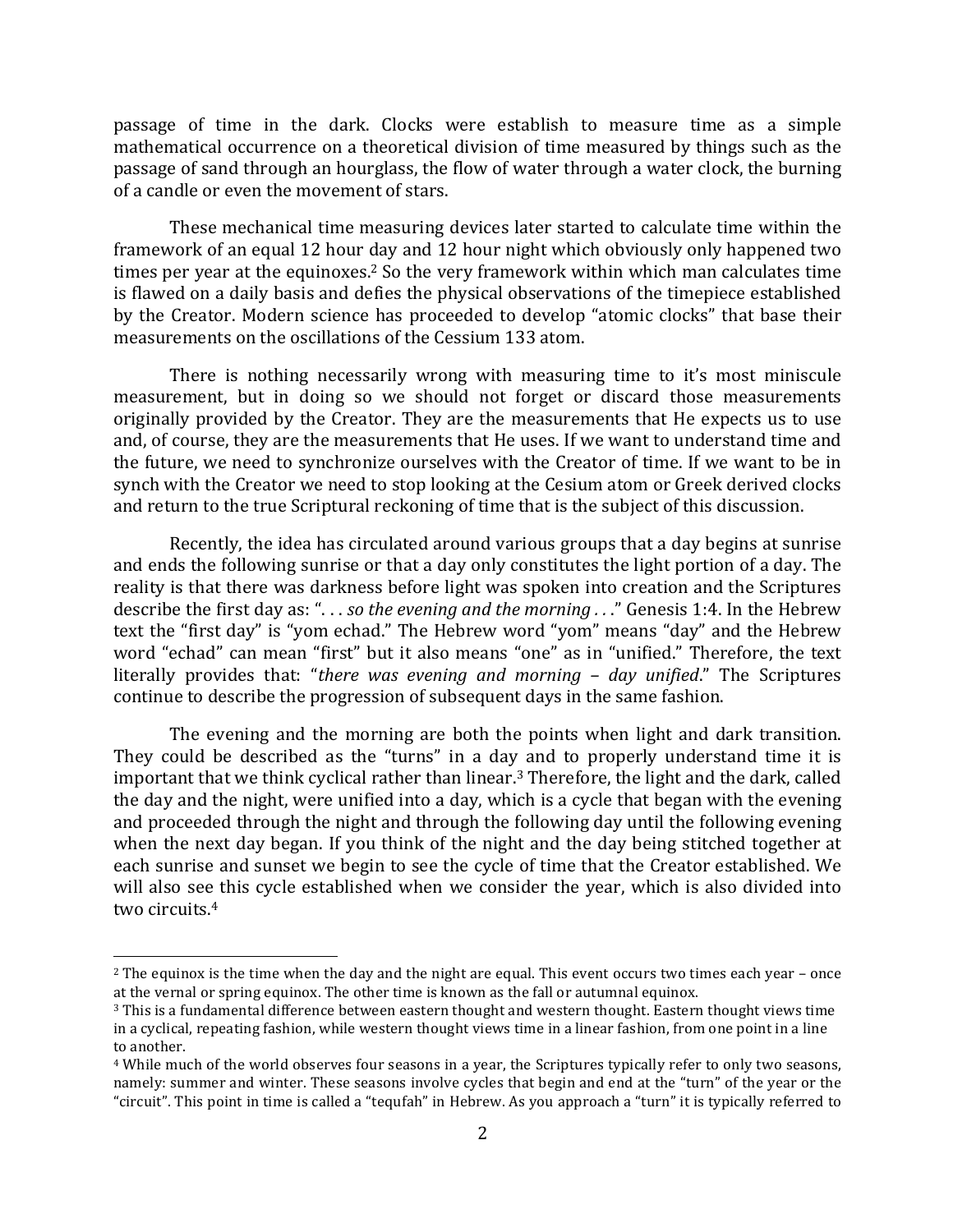As if the matter could not be any clearer, the Scriptures later define the duration and parameters of a Day when detailing the Day of Atonement. The Scriptures tell us that the Day of Atonement (Yom Kippur) shall occur on the  $10<sup>th</sup>$  Day of Month 7.5 We are to "afflict our beings" for the entire Day of Atonement on Day 10 and so there is no confusion the Commandment provides: "It shall be to you a sabbath of solemn rest, and you shall afflict *your* souls; on the ninth day of the month at evening, from evening to evening, you shall *celebrate your sabbath.*" Leviticus 23:32. In other words, the 10<sup>th</sup> day spanned from the evening after the 9<sup>th</sup> Day to the following evening – evening to evening, exactly as was provided for a day span in the beginning.

Beyond the day, things can become more confusing as false doctrines permeate the believing community, causing division and strife. The Creator's Calendar is under attack by various factions promoting erroneous teachings that result in many completely misunderstanding time.<sup>6</sup> Indeed, as we are approaching the end of the age, the enemy is desperately attempting to promote confusion and chaos in and amongst the Bride of Messiah. Those who follow Yahushua<sup>7</sup> are exhorted to come out of her (Babylon) lest you take part in her sins and share in her plagues.  $8$ 

Most of the world currently operates under the Gregorian Calendar established in 1582. It is named after the Roman Catholic Pope Gregory XIII who adopted and implemented the calendar reforms promoted by Jesuit Christopher Clavius.<sup>9</sup> This calendar was an adjustment of the Julian Calendar deriving also from Rome and named after Julius Caesar. They are both solar calendars deriving from the Roman Empire, a definitively pagan culture. As a result, the days of the week and most of the months on those calendars are attributed to pagan deities.

Despite that this is the calendar established by the Christian church, many Christians are recognizing that they have been born and raised in a pagan dominated culture that is rooted in Babylonian sun worship. Christianity has adopted numerous Babylonian traditions and operates under a pagan calendar.<sup>10</sup> Those who hear the voice of the Great Shepherd are turning away from their pagan ways and returning to the ancient paths that they have strayed from. (Jeremiah 18:15). This is not always an easy process.

<u> 1989 - Andrea Santa Alemania, amerikana amerikana amerikana amerikana amerikana amerikana amerikana amerikan</u>

as the "end of days" or "the end of the year" (see Onkelos). The two main "turns" are the two equinoxes although there are two others known as the solstices. The summer would begin around the vernal (spring) equinox and end around the autumnal (fall) equinox. The winter would begin around the autumnal (fall) equinox and end around the vernal (spring) equinox.

<sup>5</sup> Leviticus 16:29

<sup>&</sup>lt;sup>6</sup> Of course this is the hallmark of the enemy of the Creator, "*to change times and laws."* (see Daniel 7:25).

 $7$  Yahushua is the proper transliteration for the Hebrew Name of the Messiah. It is the same Name as the Scriptural patriarch often known as Joshua in English Bibles. The Hellenized English name Jesus is commonly used to refer to the Messiah, but that was never His Name. The name Jesus did not exist in any language spoken at the time of His first coming. For an in depth discussion of the Name of the Father and the Son see the Walk in the Light series book entitled *Names*.

<sup>&</sup>lt;sup>8</sup> Revelation 18:4

<sup>&</sup>lt;sup>9</sup> *The Julian and Gregorian Calendars* article written by Peter Meyer, Hermetic Systems.

<sup>&</sup>lt;sup>10</sup> For a more detailed discussion of this subject see the Walk in the Light series book entitled *Pagan Holidays*.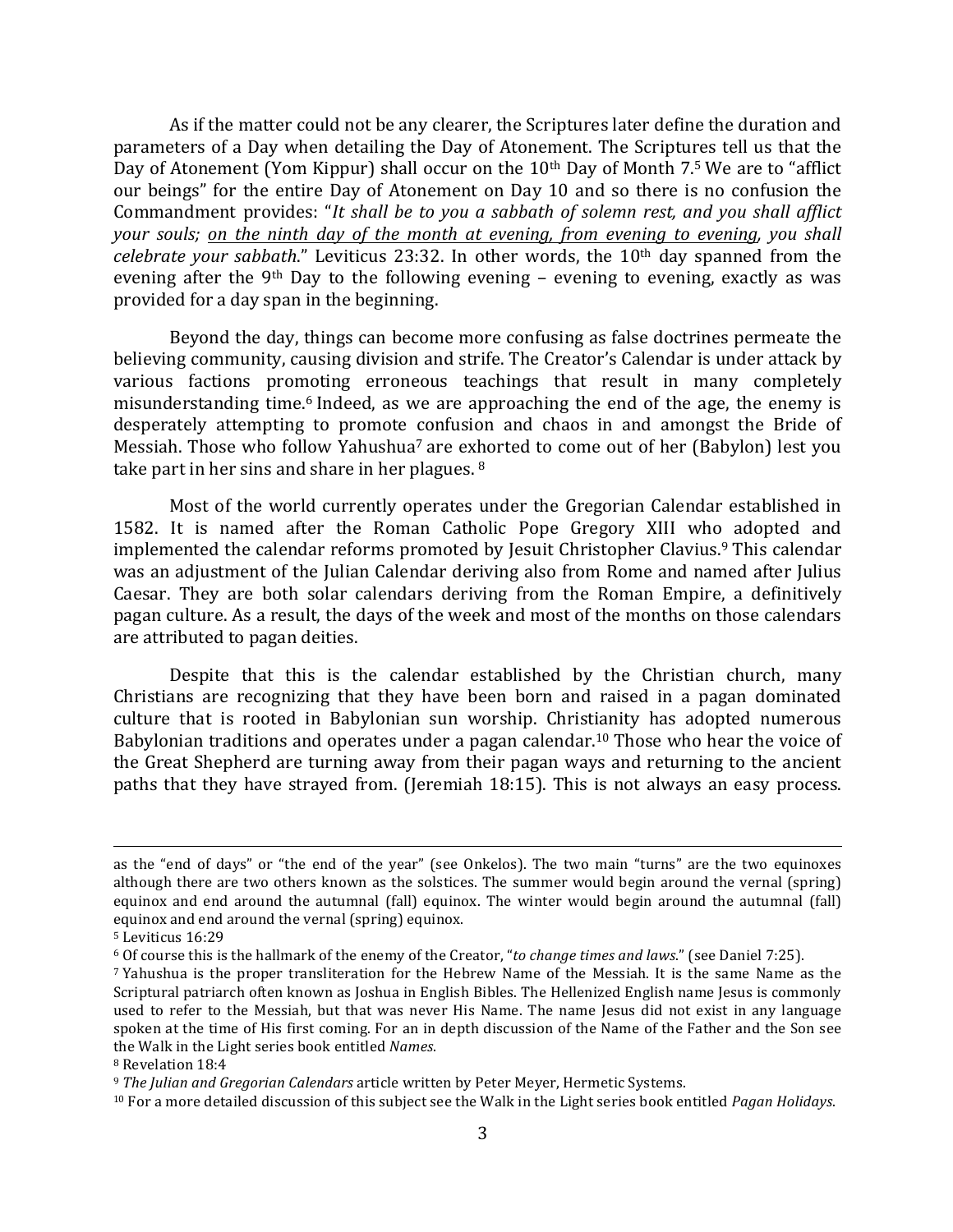While the Bride is coming out of Babylon, in this vulnerable condition, she is being inundated by "doctrines of demons."

## "Now the Spirit expressly says that in latter times some will depart from the faith, giving heed *to deceiving spirits and doctrines of demons.*"

## 1 Timothy 4:1

Throughout history we have seen that the hallmark of pagan cultures was the worship of false gods (the Nephilim and their offspring). In fact, much of the world currently lives under a pagan solar calendar glorifying these renamed and recycled beings that all derive from the pre-flood period when the Nephilim Empires covered the earth. Part of coming out of Babylon involves recalibrating your life from the calculated pagan solar calendar to the Creator's Calendar described in the Scriptures.

Just as the first man, Adam, was taken from the "ground" ("adamah" in Hebrew) we are all intimately connected to the planet and the cycles of time established by the Creator. In fact, the primary purpose of keeping track of time is so that mankind can discern and observe the Appointed Times, also known as the Moadim, that are commanded in the Scriptures.<sup>11</sup> The entire focus of this time keeping exercise is so that we can be in synch with the Creator and operate in His Kingdom according to His timing. His Appointed Times align the physical and spiritual realms in both space and time.

When you determine to leave Babylon and enter into Covenant with the Creator, understanding His Calendar is an important part of walking in the Light of Truth. My journey out of Babylon was intimately tied with the Appointed Times.<sup>12</sup> As I began to observe them at their proper time and at the proper location the blinders fell from my eyes. I was then able to see truths that had been hidden from me for much of my life. As I met with the Creator at His Appointed Times, the Walk in the Light series was birthed and eventually completed.

For some it is easy to leave Babylon, but they do not know what Calendar to follow. They are provided with some basic information in the Scriptures, but then are faced with a lot of conflicting extra-Scriptural information that causes confusion. Sometimes ideas simply appear from nowhere. The issue concerning the day span is a good example. It has long been understood that a Scriptural day flows from evening to evening. This is a visible observation that anyone can make and we can see this reckoning from the first week of

 $11$  The Appointed Times are known as "moadim" in Hebrew and they are specific times fixed by the Creator. They belong to Him and anyone in Covenant with Him is commanded to keep those times. They are found throughout the Scriptures and are intimately focused and synchronized with the harvests of the Promised Land. They connect man with the Land, just as Adam was intimately connected with the Garden in the beginning. They begin with Passover and the Feast of Unleavened Bread and then proceed to Shavuot, Yom Teruah, Yom Kippur, Succot and Shemini Atzeret. The Appointed Times are discussed in the Walk in the Light series book entitled *Appointed Times*.

 $12$  Sadly, many Christians utterly fail to recognize the significance of the Appointed Times because they are often referred to as Jewish Holidays. This is simply untrue as in Leviticus 23:2 the Creator refers to them as "My Appointed Times." They belong to Him and anyone who desires to serve and obey the Creator should be keeping His times.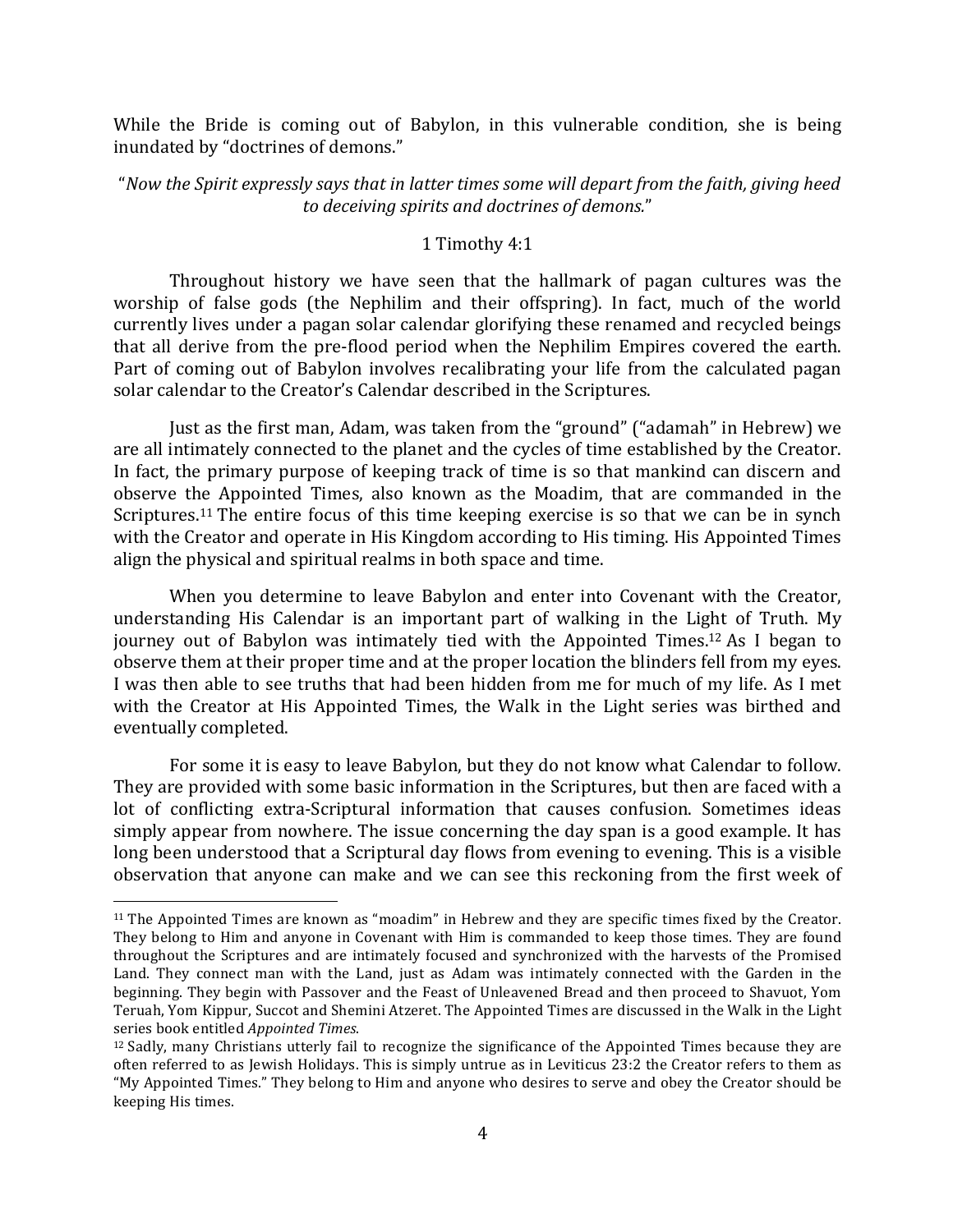creation. Then, seemingly out of nowhere, people came up with a new idea that tantalizes some and leads them away from the truth. The whole point of the Creator's calendar is so that it can be observed.

This is where we start to see a distinction between calculated solar calendars and the Creator's Calendar. Those who prefer clocks and a calculated calendar over observation use midnight as the turn of the day. Midnight cannot be determined by a visual observation. Rather, it must be calculated and, as we shall see, the Creator provides visual markers so that time can be observed. Therefore, whenever you see a calendar that requires a measurement of calculation that cannot be directly confirmed through observation you should be suspect because it deviates from the principles established at the beginning.

Now as we continue through the Creation description in Genesis we read on the fourth day of Creation the mention of the lights in the heavens. This is very interesting because the earth already existed on day one and there are some who believe that while the creation of the heavens and the earth occurred "in the beginning" what we are reading on day one is a renewal of creation that had experienced a former judgment – most likely a flood. The reason for this understanding is because the earth is described as being "formless and void" (tohu v'bohu) (Beresheet 1:2). We know from Isaiah  $45:18$  that the Creator, Named  $\mathbf{\mathcal{A}} \mathbf{Y} \mathbf{\mathcal{A}} \mathbf{\mathcal{I}}^{13}$  did not create the earth "formless" (tohu). So it seems that the earth somehow became "formless and void" (tohu v'bohu) because it was not originally created in that state.

It would appear that we are reading about a renewal of creation in Genesis  $1:2$ rather than a brand new creation. There is no mention of the earth actually being created on any specific day, and only on the fourth day do we read about the sun, designated as the greater light and the moon designated as the lesser light. Here is a common English translation of Creation Day 4.

"<sup>14</sup> Then God said, 'Let there be lights in the firmament of the heavens to divide the day from *the night;* and let them be for signs and seasons, and for days and years; <sup>15</sup> and let them be for *lights* in the firmament of the heavens to give light on the earth'; and it was so. <sup>16</sup> Then God *made* two great lights: the greater light to rule the day, and the lesser light to rule the night. *He* made the stars also. <sup>17</sup> God set them in the firmament of the heavens to give light on the earth, <sup>18</sup> and to rule over the day and over the night, and to divide the light from the darkness. *And God saw that it was good.* <sup>19</sup> So the evening and the morning were the fourth day." Genesis 1:14-19

There are problems with this translation. First and foremost, the Creator is described as Elohim in the Hebrew Scriptures, not God.<sup>14</sup> There are also some words added into the English translation that create some confusion. One in particular is the word "seasons." The reader might think that the lights were for winter, spring, summer and fall,

<sup>&</sup>lt;sup>13</sup> The Name of the Creator is spelled "yud" (**1**) "hey" (**A**) "vav" (**Y**) "hey" (**A**) in Hebrew. Hebrew reads from right to left so the Name of the Creator represented in the Ancient Hebrew Script appears as:  $\mathcal{A} \mathcal{A} \mathcal{A}$ .

 $14$  This is an important distinction to make since the Creator of the Universe chose to describe Himself with this significant Hebrew title.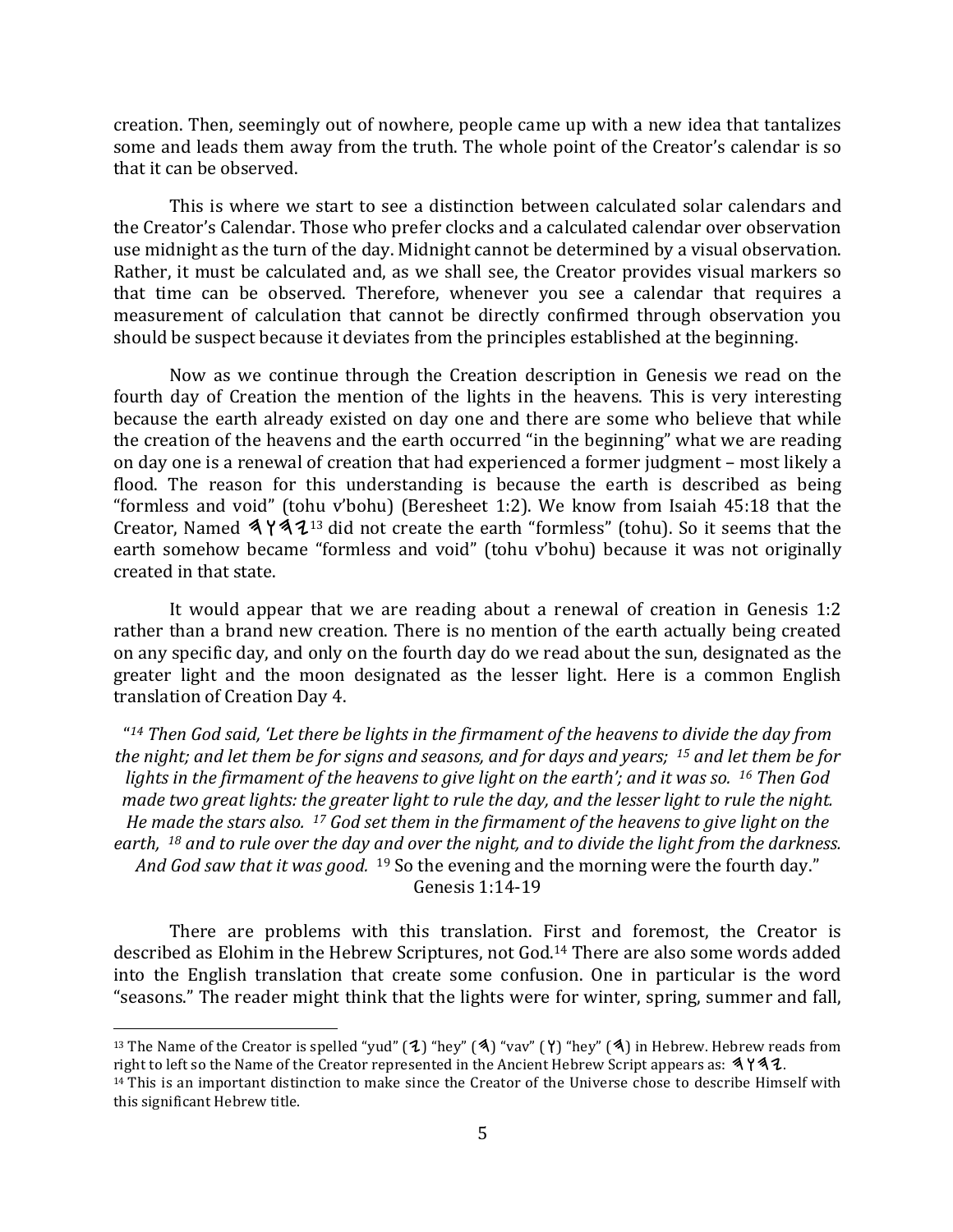but that is not the case. In the Hebrew we read "moadim" ( $440^\circ$ ) which actually means "Appointed Times." So instead of a vague reference to seasons, the text is stating that these lights are for precision time keeping concerning specific appointments.<sup>15</sup>

There is also a "then" inserted at the beginning of verse 16 which makes it seem as though Elohim created the sun and the moon after He set the lights in the firmament. When we remove the "then", which is not in the original Hebrew, it is clear that the sun and the moon are the lights that divide the day from the night. The sun provides light to the earth during the day and the moon provides light to the earth at night. They are both great lights and notice that verse 16 reads that the lesser light (the moon) rules over the night and the stars. In other words, it is the brightest luminary body of the night.

Here is a more accurate rendering of the primary portion of the text that we are focusing on:

"<sup>14</sup> Then Elohim said, 'Let there be lights in the firmament of the heavens to divide the day from the night; and let them be for signs and Appointed Times, and for days and years; <sup>15</sup> and let them be for lights in the firmament of the heavens to give light on the earth'; and it *was* so. <sup>16</sup> *Elohim* made *two great lights: the greater light to rule the day, and the lesser light* to rule the night and the stars." Genesis 1:14-16.

Elohim had already divided the light from the dark on Day 1. That light was obviously not the light from the sun.<sup>16</sup> Now He was providing "lights" to divide the day from the night. Those "lights" were two bodies to rule over the day and the night and those "lights" would be for signs and Appointed Times and for days and years. I am emphasizing "lights" because the text could not be any clearer that there is more than one light involved in keeping time.

Now some argue that neither the sun nor the moon are specifically mentioned in this passage, but there really is no other way to interpret this passage. Both the sun and the moon are referred to as great lights. The sun is the greater light and rules the day and the moon rules the night. The sun is the greater light because it provides the light for the earth as well as the light for the moon to reflect. The text is obviously referencing the sun for the day and the moon for the night. Indeed this reference to lights is referenced in the Psalms and the lights are named: "<sup>7</sup> To Him who made great lights, for His mercy endures forever -  $8$ *The sun to rule by day, for His mercy endures forever;* <sup>9</sup> *The moon and stars to rule by night, for His mercy endures forever."* Psalm 136:7-9.<sup>17</sup>

<sup>&</sup>lt;sup>15</sup> The Appointed Times described in the Scriptures occur on specific days of specific months. So in order to determine the Appointed Times we must be able to discern the beginning of the year and the beginning of each month, the duration of each month and the number of the months until the beginning of the next year.

<sup>&</sup>lt;sup>16</sup> In the Hebrew we read that after speaking the light into existence Elohim saw "et-ha'owr" ( **٩ ٢ × ٩ - × +**). The Aleph Taw  $(X \nless 1)$  has been associated with the Messiah and when it is seen attached to "the light"  $(4\frac{4}{4})$  points to Messiah in Creation as the Light of the World from the beginning.

<sup>&</sup>lt;sup>17</sup> The Hebrew word for "sun" is "shemesh" ( $W$   $\forall$   $W$ ) and the word for moon is "yerach" ( $\forall$  4). Interestingly, in this verse the sun is identified as "et-ha'shemesh" and the moon is identified as "et-ha'yerach." Each of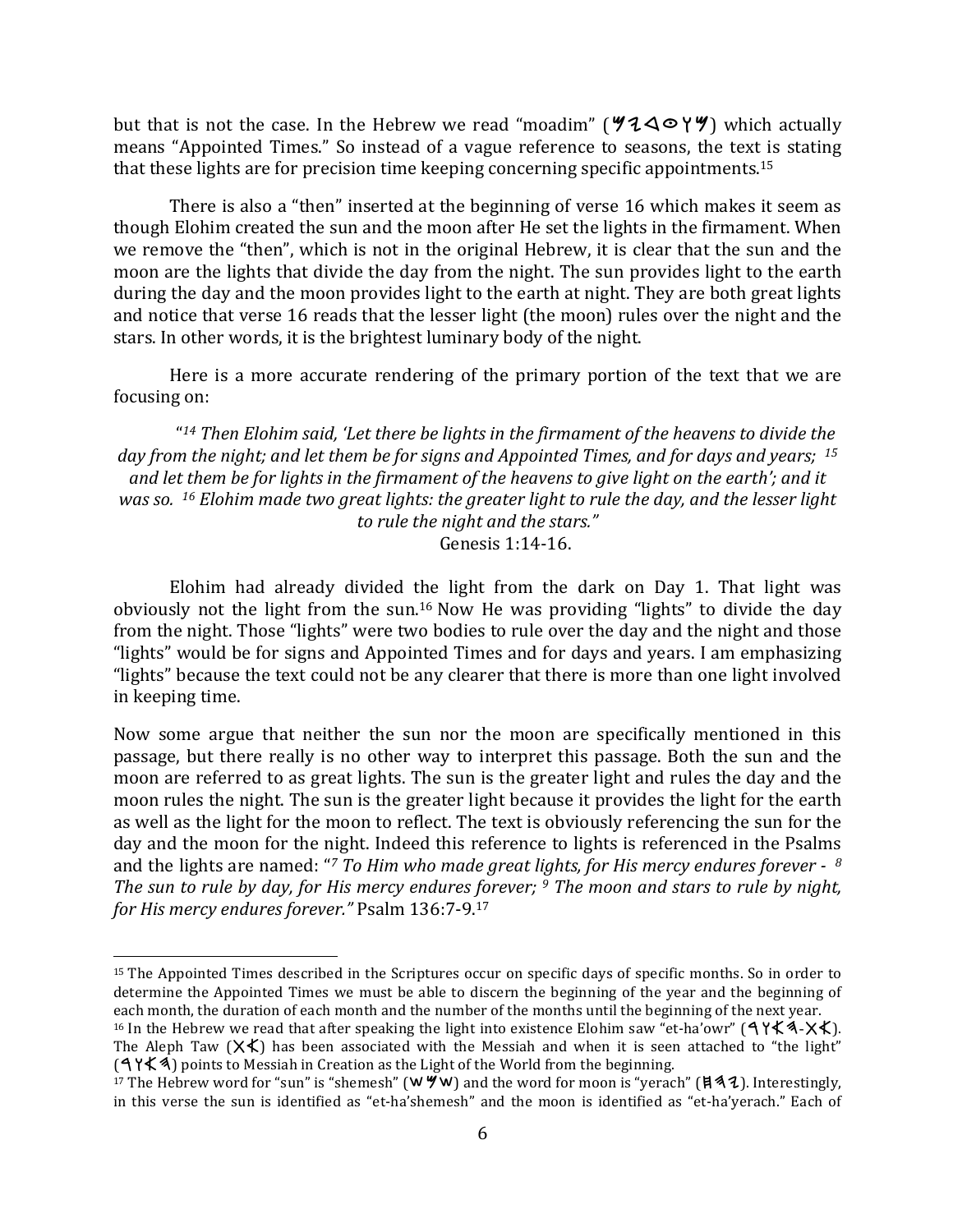How interesting that even for the two divisions of day and night, the sun is the only source of light. The moon does not emit any light. It only reflects the light of the sun and those reflections provide a reference for the passage of days just as a sundial provides a reference for the passage of a day. These created bodies, among other parts of creation, are meant to praise Him and His Name. (see Psalm 148:3, 5).

Again, the text describes the purpose of the "lights" as follows: "*and let them be for* signs and Appointed Times, and for days and years." The passage specifically grouped these lights together and it is fair to say that they are both for signs and Appointed Times and for days and years. Otherwise the text could have easily distinguished between them. This is important because there are some who try to promote a strictly lunar calendar, while others promote a strictly solar calendar. Still others promote a calculated calendar, but this text makes very clear that the sun and the moon keep track of time together. Like two hands on a clock made by the Creator, not by man, these two celestial bodies keep track of days, years and Appointed Times. They also act as signs.<sup>18</sup>

Now if the calendar was strictly a solar calendar then the Scriptures would have stated that the great light was for days and years and Appointed Times. Instead it indicates that both of the lights are for days and years and Appointed Times. Clearly, both lights are involved in keeping time. The rising and setting of the sun keeps track of the passage of days while the moon keeps count of those days through its cycle of phases. The moon then determines the duration of the month through a complete cycle from first sliver to first sliver. A year is determined by the passage of months until the cycle of the year is completed. The cycle of the year is gauged by the "tequfahs" and the Appointed Times. Both the sun and the moon are intimately involved with all of these observable occurrences.

The Appointed Times are detailed in various portions of the Torah and include: The Sabbath, The Passover and Unleavened Bread, Shavuot, The Day of Trumpets, The Day of Atonement, Succot and Shemini Atzeret. In order to properly observe these times it is important to be able to determine the beginning of each year, the beginning of the months and the beginning of days. Failure to do so will involve missing the appointments with the Creator. This is a big deal.

Interestingly, one of the primary sections describing the Appointed Times in Leviticus 23 provides a separation and a distinction between the weekly Sabbath and the rest of the Appointed Times. That is because they are determined differently. This point is evident when we look back at the description of the two great lights occurring in the midst of the first week. Nowhere does the text attribute determining the week to the sun and the

<sup>&</sup>lt;u> 1989 - Andrea Santa Andrea Andrea Andrea Andrea Andrea Andrea Andrea Andrea Andrea Andrea Andrea Andrea Andr</u> these great lights is attached to the Aleph Taw ( $\chi \zeta$ ), so when the Psalm clearly identifies the two great lights by name it also identifies them with the Messiah.

<sup>&</sup>lt;sup>18</sup> The word for "sign" in Hebrew is "owt" ( $X$  Y  $K$ ). It means: "a sign, a signal, a beacon or evidence." It is something visible and clearly meant to be seen. Notice also the similarity of the "et"  $(X \nless 1)$  with the "owt"  $(\mathsf{X} \mathsf{Y} \mathsf{K})$ . The visible sign contains the "vav"  $(\mathsf{Y})$ , which symbolizes a peg or a nail. It connects things and has the numeric value of 6, which is the number of man, who was created on the  $6<sup>th</sup>$  day. The ultimate sign is the sign of the Messiah Who came in the flesh as a man.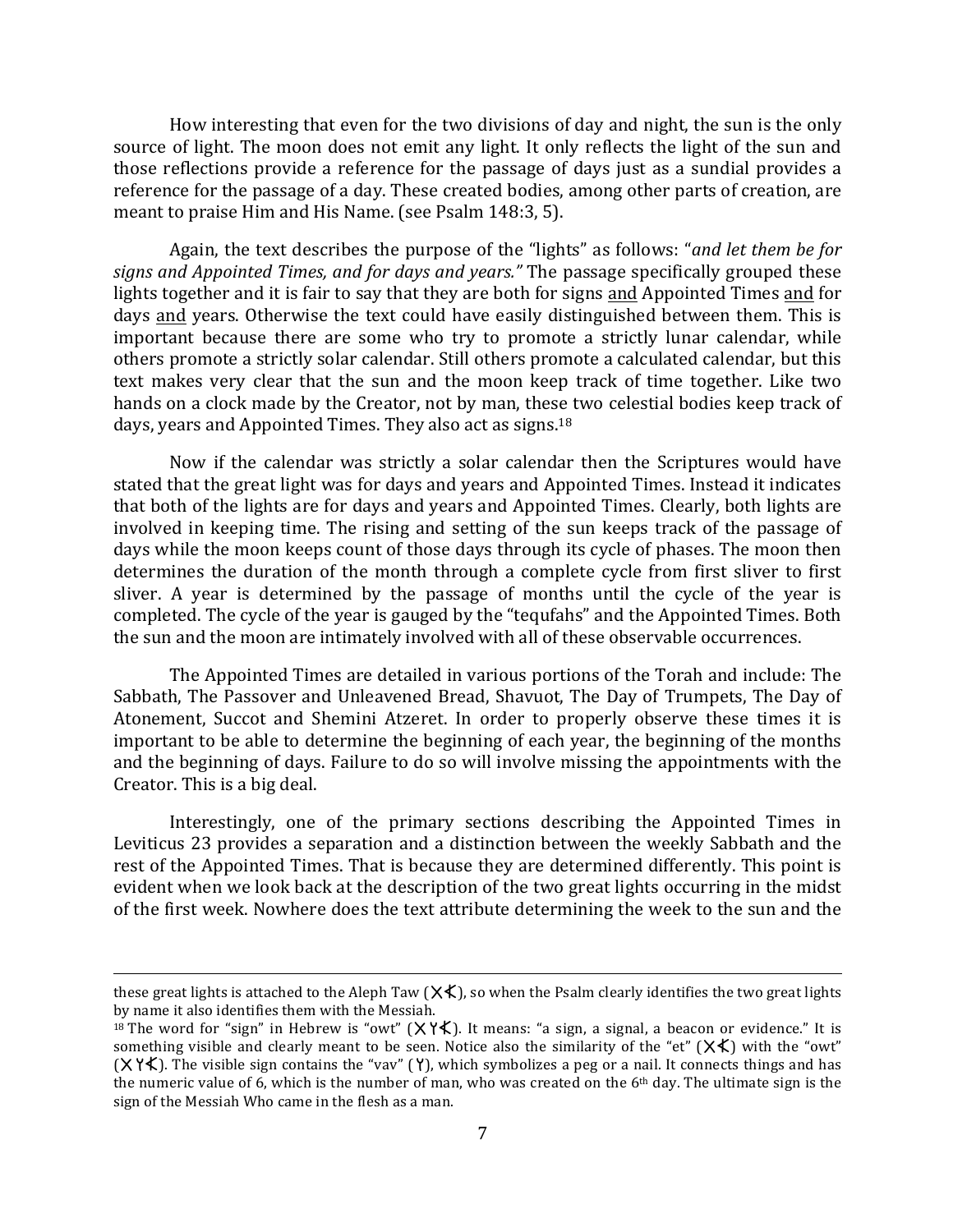moon together. That is because the moon has nothing to do with the week. The week is strictly a seven day count.

As was at the beginning, the Sabbath is dependent only on the day count. It was not, nor ever will be associated with the moon. The only involvement that the moon has with the day is that it rules the night portion of a day. Further, its phases help keep track of the progress of the day count through the monthly cycle, but it does not control the actual day or week in any way. This is where those who subscribe to a lunar Sabbath go awry.<sup>19</sup> They are trying to synchronize the lunar cycle with the weekly Sabbath cycle, which is not possible. It is very confusing because the lunar year of 12 months is 354 days long and the solar year is 365.25 days. An average synodic lunar month is 29.53 days and you cannot precisely fit 4 weeks into a lunar month. So the count of seven days has continued since creation to this day, but it does not synch with the phases of the moon nor is their evidence to suggest that it is supposed to.

The Appointed Times are designated by the Creator to fall on specific days of specific months. The Appointed Times occur in various numbered months and those months are determined by the cycles of the moon. That is where the moon plays a very important part. It determines the beginning of months and as a result, it also determines the beginning of the year. Obviously, the first day of the year will also coincide with the first day of the first month. In each of these determinations the sun plays an equally important role by providing the light of the visible marker revealed through the moon.

Remarkably absent in Genesis 1 is the reference to a specific number of days in a year, the mention of a month or any indication of how many days are in a particular month.<sup>20</sup> We are only told that the two lights provide the gauge for time. This is important because when we later read about competing calendars it is important to discern whether they are "adding to the Torah" by adding information that is not provided in the Scriptures and which may contradict the Scriptures.<sup>21</sup>

We are also not told when a year begins. So the first question is how do we start the year and how do we end the year. If we are following a strictly solar calendar we would simply start the count at day 1 of creation and continue counting until the earth completely revolved around the sun at which point the count would be reset. There would be no need for months if the Creator were operating on a strictly solar calendar. He could simply have

 $19$  There are some who attempt to synchronize the month and the weeks together so that there are exactly  $4$ weeks and Sabbaths in every month or so that the Sabbath is somehow determined by the phases of the moon. They begin the weekly count with the first day of the month, thus day 7, day 14, day 21 and day 28 would be Sabbath, but then they need to reset that Sabbath count so there is not a continuous seven day Sabbath cycle, but rather a disrupted cycle at the end and beginning of each month. This was never provided in the Scriptures.

 $20$  Months are clearly an important part of the Scriptural calendar and they are specifically referenced later in the Scriptures. The month is alluded to here since one of the words for "month" in Hebrew is "yereach" and it specifically derives from the word for "moon" which is "yerach."

<sup>&</sup>lt;sup>21</sup> An important principle in the Scriptures is not to add to the words or take away from the words. "*You shall not add to the word which I command you, nor take from it, that you may keep the commandments of*  $4$   $\frac{4}{3}$ your Elohim which I command you." Deuteronomy 4:2. See also Deuteronomy 12:32.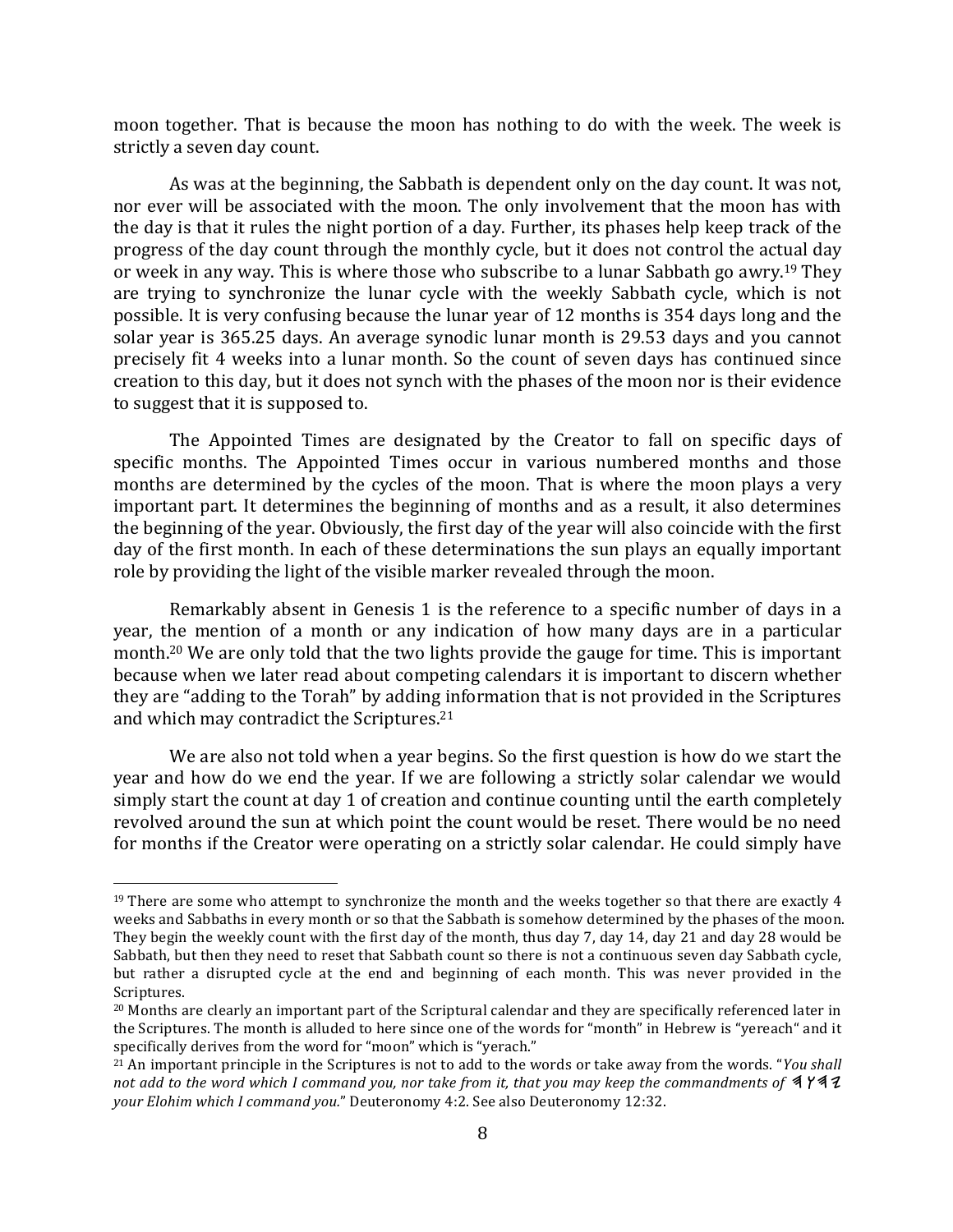stated that the Appointed Times occurred on specific numbered days throughout the year without the need for a month reference, but since there are currently 365.25 days in a solar year we cannot precisely begin and end a year of days based upon the sun. So it is not possible to maintain a strictly solar calendar.

Using a strictly solar calendar, there is no provision for the existence or duration of months, which are critical for observing the Appointed Times. For instance, in order to enter into the Covenant journey patterned by the Appointed Times we must partake in the Passover meal. The Scriptures provide a precise time for this meal: "On the fourteenth day of the first month at twilight is  $\mathcal{A} \mathcal{Y} \mathcal{A}$ 's *Passover*." Leviticus 23:5.

A strict mechanical translation of this passage provides: "*In first new moon, in fourteen to new moon, between the evenings, Passover to*  $A$   $\overline{A}$   $\overline{A}$ ." Notice the precision of this event. It is all about timing, and it is highly dependent upon the new moon.

The word in the Hebrew for "new moon" is "chodesh". The word is used twice in this passage and in the second mention of "chodesh" it is prefixed by a "lamed"  $(l)$  which represents a shepherd's staff and literally means: "learn." Therefore, we are being instructed to "learn chodesh." The Hebrew word "chodesh" literally means: "renewal" so we understand that the month begins at the "renewal."

Passover occurs on the fourteenth of the first month. Therefore you must be able to determine the beginning of the year and the beginning of the month in order to then count fourteen days to celebrate the Passover. You also must be able to determine the beginning of a day as the Scriptures state that Passover occurs at "twilight" which is literally "between the evenings."

Indeed, so there was no mistake concerning the count, the Creator confirmed the first month with Moses and Aaron while they were in Egypt. "<sup>1</sup> *Now*  $\mathcal{A} \mathcal{A}$  *spoke to Moses and Aaron* in the land of Egypt, saying, <sup>2</sup> This month (chodesh) shall be your beginning of *months* (chodeshim); it shall be the first month (chodesh) of the year to you.<sup>3</sup> Speak to all the *congregation of Israel, saying: On the tenth of this month (chodesh) every man shall take for himself* a lamb, according to the house of his father, a lamb for a household. <sup>4</sup> And if the *household* is too small for the lamb, let him and his neighbor next to his house take it *according* to the number of the persons; according to each man's need you shall make your *count for the lamb.* <sup>5</sup> *Your lamb shall be without blemish, a male of the first year. You may take it from the sheep or from the goats.* <sup>6</sup> *Now you shall keep it until the fourteenth day of the same month (chodesh). Then the whole assembly of the congregation of Israel shall kill it* at twilight. <sup>7</sup> And they shall take some of the blood and put it on the two doorposts and on the *lintel* of the houses where they eat it. <sup>8</sup> Then they shall eat the flesh on that night; roasted in *fire,* with unleavened bread and with bitter herbs they shall eat it. <sup>9</sup> Do not eat it raw, nor *boiled at all with water, but roasted in fire - its head with its legs and its entrails.* <sup>10</sup> You shall *let none of it remain until morning, and what remains of it until morning you shall burn with fire.*" Exodus 12:1-10

This verse tells a lot about time. First of all  $\Delta Y \Delta Z$  was specifically telling Moses and Aaron to start the counting of the month at the "renewal" (chodesh). The month did not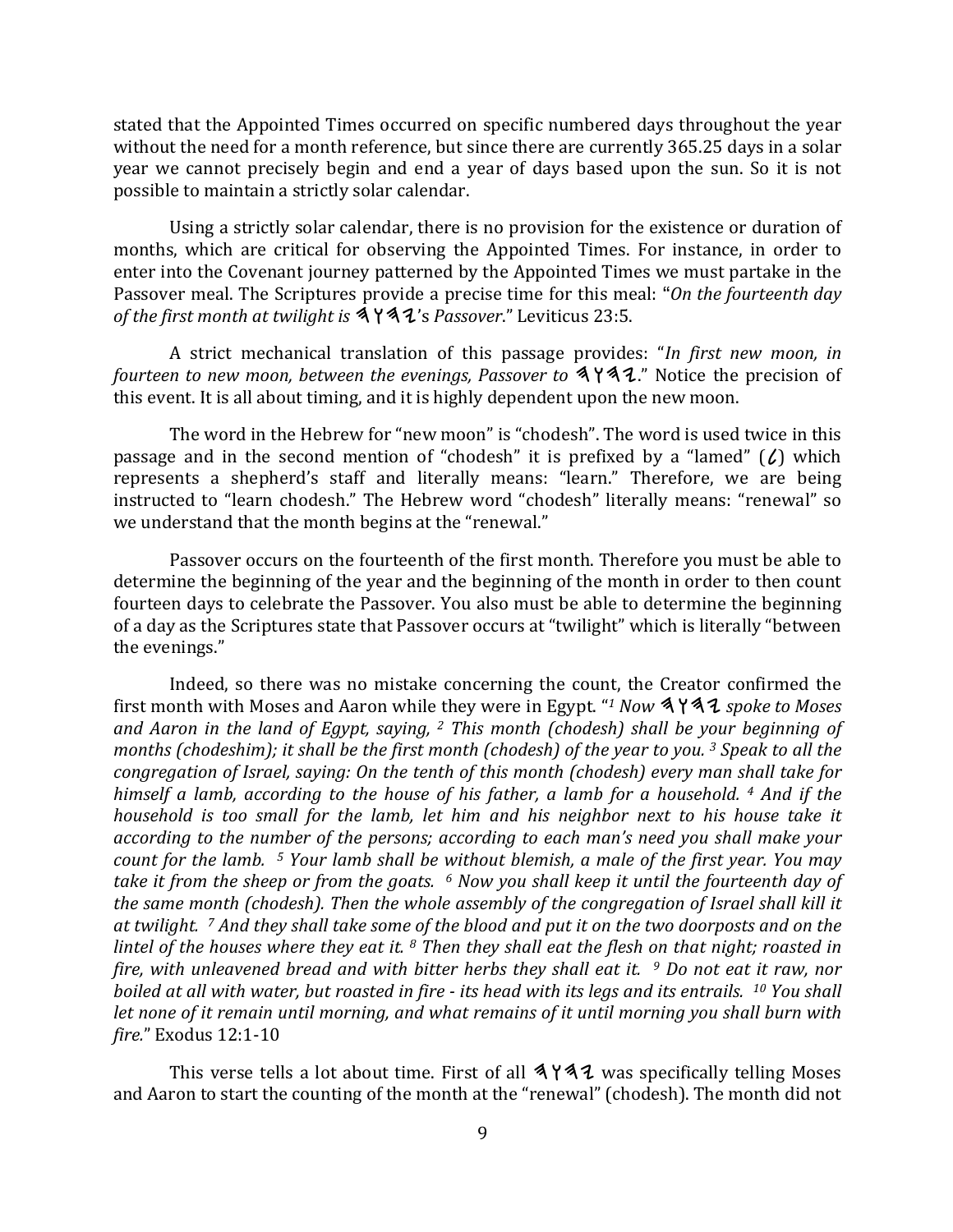have a name, but we know that it occurred around the vernal equinox (spring). In fact, it is later referred to as the month of "the aviv". The Hebrew word "aviv" means: "green ears." In an agricultural society this time of the year would be determined by the equinox and we shall later see how the first month of the year was determined.

So we know that the Passover occurs in the first month and on the fourteenth day at twilight. Twilight is better described as "between the evenings." This describes the time of day between sunset and total darkness. That is confirmed by the fact that the meal is eaten in the dark and none is kept until morning, when the sun rises. So this entire meal event occurs in darkness. Just as a day begins in darkness, so does the Covenant journey established through the Appointed Times.<sup>22</sup>

Now every reference to a month in this passage is "chodesh" in Hebrew. In Hebrew there are often different words to describe the same idea. While the word for the planetary body known as the moon is "yerach" the word for the renewal of the moon is "chodesh." As a result, "chodesh" is often used to refer to the measure of time known as a month, but there is another word for month in Hebrew which is "yereach". This clearly points to the fact that the monthly cycle is determined by the moon as the word for month (yereach) derives directly from the word for moon (yerach).<sup>23</sup>

In fact, "chodesh" (renewal) and "yerah" (moon) are used interchangeably on many occasions in the Scriptures when referring to the month. For instance, in 1 Kings 8:2 we read: "Therefore all the men of Israel assembled with King Solomon at the feast in the month *(yerah)* of *Ethanim, which is the seventh month (hodesh)*." The renewed moon is equated with month. Again, this clearly reveals that the moon determines the month which proves that the Creator's calendar is not a solar calendar.

Of course this makes perfect sense since we already read that both the sun and the moon determine time. Without the moon there would be no way to determine months but for some arbitrary count. Some propose solar calendars with predetermined month counts and additions of days at certain points but none of that is found in the Scriptures. That all involves adding to the Torah. Instead, the Scriptures let the signs speak for themselves and there is no need for man-made equations or traditions. The sun and the moon make the determinations.

Now the first time that we read the word "month" in the Scriptures involves the life of Noah and the flood. Here is the passage: "*In the six hundredth year of Noah's life, in the second month (chodesh), the seventeenth day of the month (chodesh), on that day all the fountains of the great deep were broken up, and the windows of heaven were opened."* Genesis 7:11

 $^{22}$  The entire process of the Appointed Times demonstrates how the Creator leads us from death to life – from darkness to light. It all points to a future resurrection.

<sup>&</sup>lt;sup>23</sup> Of course, this is the case in most languages. The word for moon is linked to the word for the month, just as the English word "month" derives from the word "moon."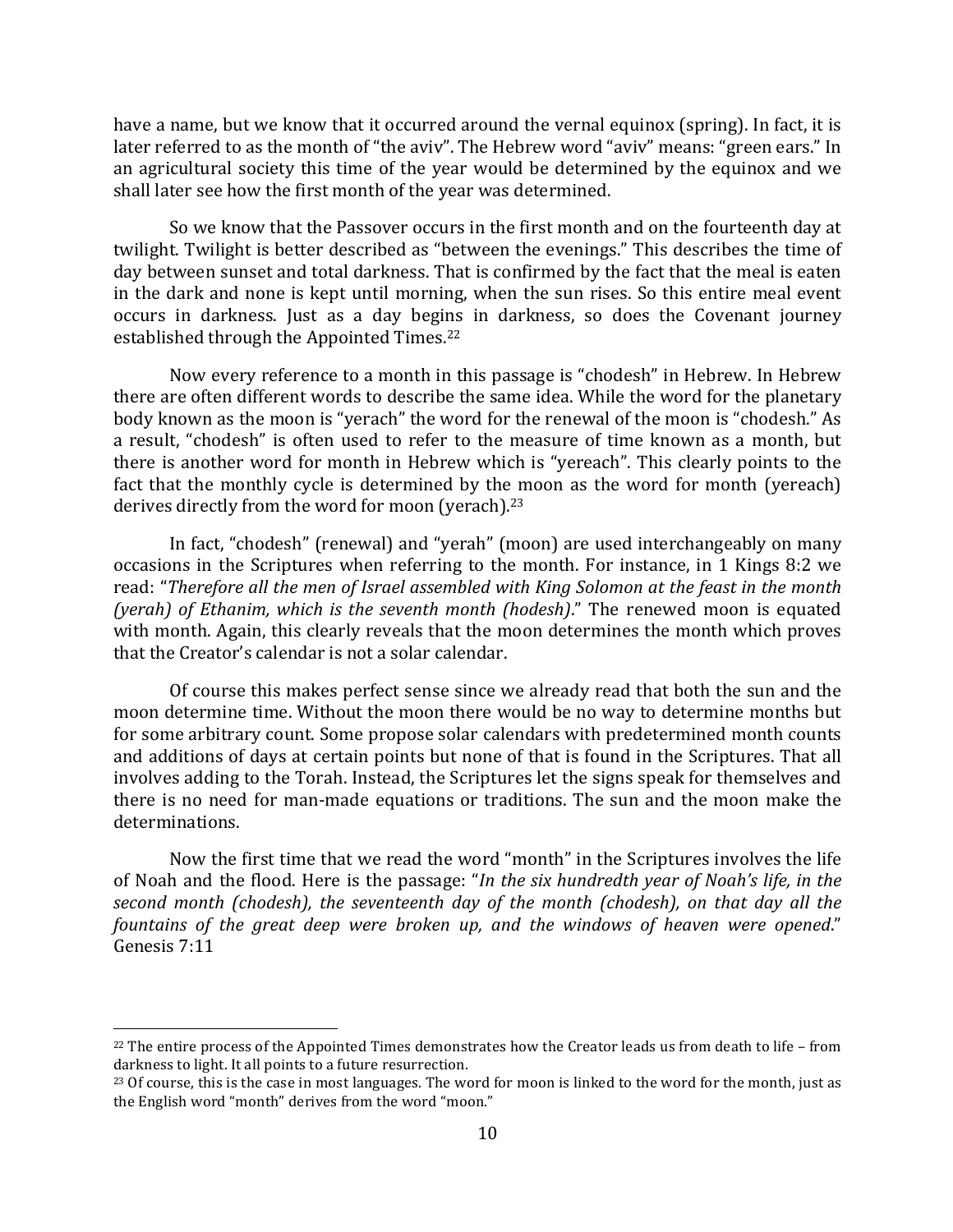The word for year is "shanah" and it refers to a cycle. The Hebrew reckoning of time, and even thought, deals with cycles. That is why the Creator provides heavenly bodies that operate in cycles to gauge the cycles of time.

The flood began on Day 17 of Month 2. The text further provides that: "... the *waters prevailed on the earth one hundred and fifty days.*" Genesis 7:24. We finally read: "<sup>3</sup> And the waters receded continually from the earth. At the end of the hundred and fifty days *the waters decreased.* 4 Then the ark rested in the seventh month, the seventeenth day of the *month, on the mountains of Ararat."* Genesis 8:3-4.

Now the flood event occurred approximately 1656 years after creation. Interestingly, the date that the ark rested is precisely provided in the text, as are the dates that the waters receded from the earth and when the earth was dried. All of these dates are provided by both month and day.

If we assume that the duration of  $150$  days constituted exactly 5 months then it seems to indicate during that period of time all months were 30 days in duration. If that were the case, it might support a calendar of 360 days each year, but only if the cycle of the moon consisted of 12 months of exactly 30 days. That would provide a fixed calendar in complete synchronicity with the sun and the moon. It would also mean that the earth and the moon would have had different rotational speeds and/or distances than we observe today.

So while there may have been a fixed calendar consistent with the sun and the moon in the past, there can be no such fixed calendar now. It simply does not coincide with the reality that we observe. A lunar month is a calculation concerning how long it takes the moon to circle the earth. That time currently averages out to be 29.53 days but can span from 29.18 to about 29.93 days. A solar year is approximately 365.25 days. Therefore, they do not currently synchronize together to form a unified calendar.

All calendars require adjustment if they were to coincide with the harvest season, which is the focus of the Appointed Times. And this is the crux of the entire calendar. The Appointed Times, anchored by the Feasts, $24$  are specifically tied to the harvests and the harvests are intimately tied to the seasons. Therefore, it is not simply a matter of mathematically counting days and years. The purpose is to pinpoint specific months and days within the yearly harvest cycle. This is important because various firstfruit offerings would be made during the Feasts so obviously the harvests and the Feasts needed to be in synch.

So in the Scriptural calendar the sun and the moon work together. Some cultures use strictly a solar year. Others use strictly a lunar year. The Creator's Calendar uses a luni-

 $24$  The Feasts, also known as "hags" are the three Appointed Times that require those in Covenant to travel to the Tabernacle, later referred to as the Mishkan and then the Temple. The location changed throughout time and ultimately it was located in Jerusalem. The three Feasts are 1) Unleavened Bread, 2) Shavuot and 3) Succot.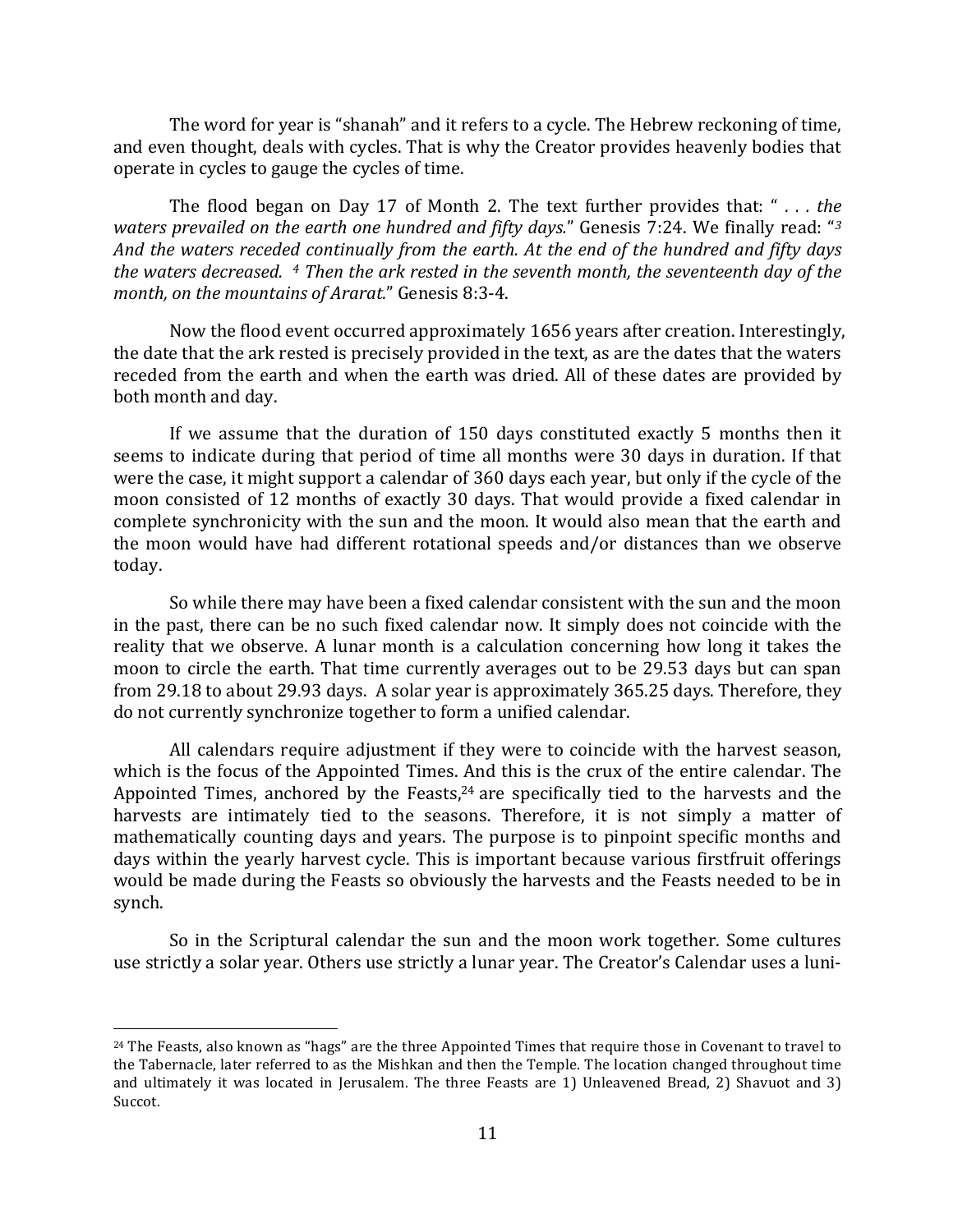solar year.<sup>25</sup> In other words, we gauge weeks by the passage of days determined by the sun and we gauge months by the cycle of the moon. This joint cooperation in the keeping of time culminates in the beginning of the year by determining that Passover always occurs on or after the vernal equinox.<sup>26</sup>

These are all easy determinations that anyone could make without a watch or a calculator. Of course, we take for granted telling time because of our modern technology and communication, but in days gone by, people and communities might need to determine time independently from one another and the luni-solar method was very easy because people looked at the sun and the moon as hands on the clock. The Israelites thus followed a luni-solar calendar.<sup>27</sup>

Archaeological evidence throughout the world shows architecture aligning with the equinoxes and the solstices so that people could easily discern the "turns" in the year (ie. the tequfahs). These were simply turns that existed when the days of the years were equal (equinoxes) and when the day was longest (summer solstice) and when the day was shortest (winter solstice). The Scriptural reckoning of time was more concerned with the two equinoxes that would mark the beginning and end of days – summer and winter.

As already mentioned, the Appointed Times occur on specific days of specific numbered months and those months are determined by the cycles of the moon. The moon is therefore absolutely necessary for determining the Appointed Times. In fact, that is one of its' primary purposes. That is why the Scriptures specifically provide: "*He appointed the moon* (yerach) for Appointed Times . . ." Psalm 104:19. This is crystal clear in the Scriptures. The lesser light, known as the moon (yerach), was appointed for Appointed Times.

So we do not pre-calculate months based upon a solar year, rather we watch the moon for the change in months and then we number the days of the months after each new moon at the sighting of the first sliver. This is evident in the Scriptures by the use of the term "chodesh" which refers to a renewal of the moon.

Of course, the moon is renewed when it comes out of darkness and is seen after being in darkness for days. This is confirmed by the fact that the Septuagint<sup>28</sup> translates "hodesh" into Greek as "neomenia" (νεομηνία), which specifically means: "new moon". (see also Colossians 2:16). The Greek word for "month" is "minas" ( $\mu \eta \nu \alpha \zeta$ ) so again, we are referring to the moon as the determining factor of the month, not a calculation.

 $25$  Could it be that He foresaw the inevitable judgments that would be rendered upon the earth and therefore built a system that was durable enough to withstand those judgments?

<sup>&</sup>lt;sup>26</sup> Anatolius ap. Eusebius, *Ecclesiastical History*, 7.32 from Anatolius' *Canons on the Passover*. Anatolius also provides support for the Rule of the Equinox by referencing Aristobulus, Philo, Josephus, Musaeus and the Agathobuli, known as "the Teachers."

 $27$  Mahler, Handbuch, 173 and Bickerman, Chronology of the Ancient World at 24 which states: "The pre-Babylonian time reckoning of the Hebrews is virtually unknown. It is certain that the calendar was lunisolar." Quoted in *Handbook of Biblical Chronology*, Jack Finegan, Hendrickson Publishers, Inc, 1998.

 $28$  The word "septuagint" derives from the Latin word "septuaginta" which means "seventy." It is used to describe a translation of the Hebrew Scriptures into Koine Greek. The reason it is linked with the number seventy is due to the tradition that seventy Scholars worked on the translation.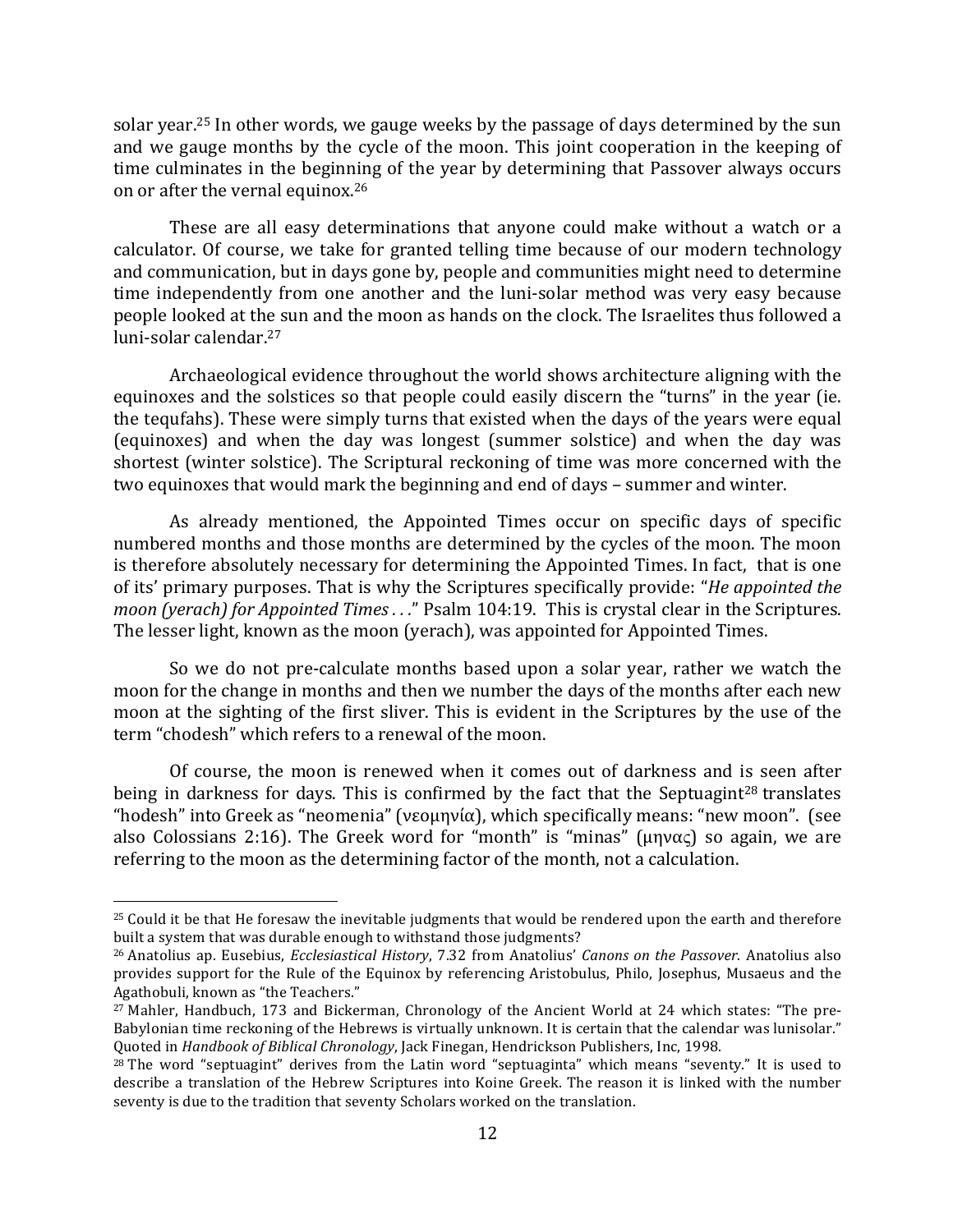There are some who are trying to make the moon out to be bad, as if using the moon for its intended purpose involves moon worship. This is sheer nonsense. All of the ancient cultures understood the significance of the sun and the moon, and as a result, most of the pagan cultures incorporated them into their worship. We know better and do not follow in that error, but what the pagans do in no way diminishes the created purpose of the sun and the moon to mark time. Indeed, it was because of their significant roles in time that they were esteemed by the pagans.

Looking to the sun and the moon to gauge time does not involve the worship of these heavenly bodies. It simply amounts to looking at the clock set in the heavens by the Creator. Clearly various pagan cultures worshipped these bodies, that is why Sun Day is the first day of the week and Moon Day is the second day of the week on our current pagan derived Gregorian calendar. Does this mean that we should not use the sun to gauge a day? How silly. Those who attempt to disparage the moon to justify a strictly solar calendar are following warped logic as they are doing the same as many pagan sun worshipping cultures by placing exclusive attention to the sun, contrary to the Scriptures.

I recently read an article essentially attacking the moon as a timepiece for creation. The author used Isaiah 24:23 to propose that those who use the moon to reckon months and Appointed Times will be ashamed and punished in the end. Talk about twisting the Scriptures to fit an agenda. Here is what the text says in a popular English translation: "Then the moon will be disgraced and the sun ashamed." Isaiah 24:23. From this text some who advocate against  $\frac{442}{s}$  use of the moon declare that the moon will somehow become "a pit of shame."

First of all, it is important to note that the text does not actually describe "the moon," but uses the word "lebonah" which means: "whiteness." The word in Isaiah 24:23 translated as "disgraced" is "chefer" which can mean: "to be ashamed, to blush." It can also mean: "to dig, to search out." This text is describing that the whiteness of the moon will be hidden or diminished so that it will have to be sought out. It could also mean that the full moon will blush. When a person blushes they turn red. So it is describing a time when the moon will function in its Scriptural role as a sign, like a "blood moon".

In this passage Isaiah is either referring to a past astronomical event or to future events associated with the Day of **3 Y 32** when "*the windows on high are open*" and "*the* earth is shaken exceedingly" and "shall reel to and fro like a drunkard, and shall totter like a *hut.*" (see Isaiah 24:18-22). These are climactic events that may have happened in the past as we will soon discuss. They also mirror the future climactic events described in the Book of Revelation when judgment is rendered upon creation. What the text is actually describing, in part, is an astronomical event when the earth is likely influenced by an asteroid or another planet that also effects the sun and the moon.

This fits well with the account in Revelation  $6:12$  describing the events surrounding the sixth seal: "*and behold, there was a great earthquake;* and *the sun became black as* sackcloth of hair, and the moon became like blood." The sun will be "ashamed" by not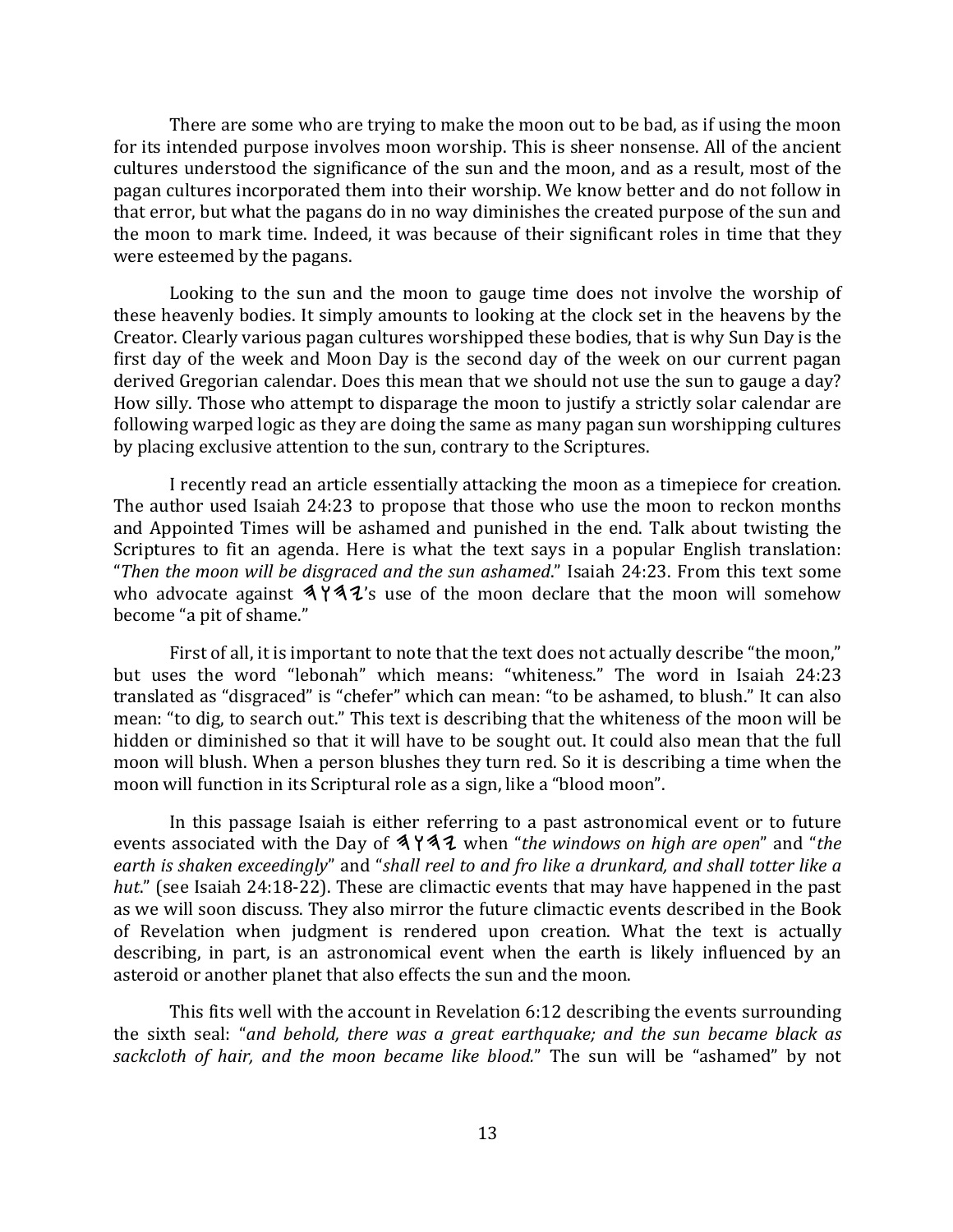shining upon us and the moon will "blush" as it turns red like blood. Its' whiteness will be replaced by redness as it blushes.

 $\frac{444}{4}$  is not mad at the sun and the moon, they have been doing what they are supposed to be doing, marking time and acting as signs, until the great Day of  $\frac{4442}{100}$ . No doubt their courses have been altered through the catastrophes of the ages caused by the sin that abounds upon the planet and the resulting judgment. In the end,  $4\frac{44}{4}$  provides for a reset when He ultimately renews them as later provided by Isaiah. "And it shall come *to* pass that from one **New Moon** to another, and from one Sabbath to another, all flesh shall *come to worship before Me, says*  $\frac{442}$ ." Isaiah 66:23. Notice the two distinct time references mentioned here. Just as we currently gauge time by weeks, from Sabbath to Sabbath, we will be doing the same in the renewed Creation. Also, as we gauge months from one new moon to another, we will be doing the same in the future.

So the moon is very important although there will come a time when it will lose its prominence. After the Day of  $\frac{442}{4}$  and the climactic events associated with that time hwhy of Hosts will reign on Mount Zion and as we read in the Book of Revelation: **"***The city* had no need of the **sun** or of the moon to shine in it, for the glory of Elohim illuminated it. *The Lamb is its light.*" Revelation 21:23. We also read: "*There shall be no night there: They need no lamp nor light of the sun, for the Master Elohim gives them light. And they shall reign forever and ever.*" Revelation 22:5. So the sun and the moon that ruled the day and the night will be diminished in their stature and importance by "*the Sun of righteousness*." (Malachi 4:2).

All one needs to do is look at the crater filled landscape of the moon through a telescope and consider that it has been pummeled by all sorts of extraterrestrial objects. It has not been an easy go of it for the moon, yet the moon has partnered with the earth since the first week of creation and has remained a faithful witness through it all, providing a reckoning of months for the observance of the Appointed Times. This does not necessarily mean that it has had the exact same orbit or duration, but through it all, it continues to regularly mark time.

In the renewed creation described by Isaiah people will be telling time by  $7$  day weeks ending with the Sabbath and months gauged by the moon - exactly as was established at the beginning. Regardless of the current state of things and the need for a renewal of all of creation, the moon has been a faithful witness for the months and the Appointed Times. This is clearly provided in the Scriptures which state: "It shall be *established forever like the moon (yerach), even like the faithful witness in the sky*." Psalm 89:37.

That is a powerful passage because the Hebrew word for "faithful" is "aman"  $(\forall \forall \xi)$  and it refers to something that can be trusted to be true. It also refers to the Hebrew idea of turning to the right, which infers the righteous path. The Hebrew word for "witness" is "ad"  $(\triangle \circ)$  and it can also mean "testimony." It is the same word often used when referring to the Ark of the Covenant. It literally means: "see the door" and it is at the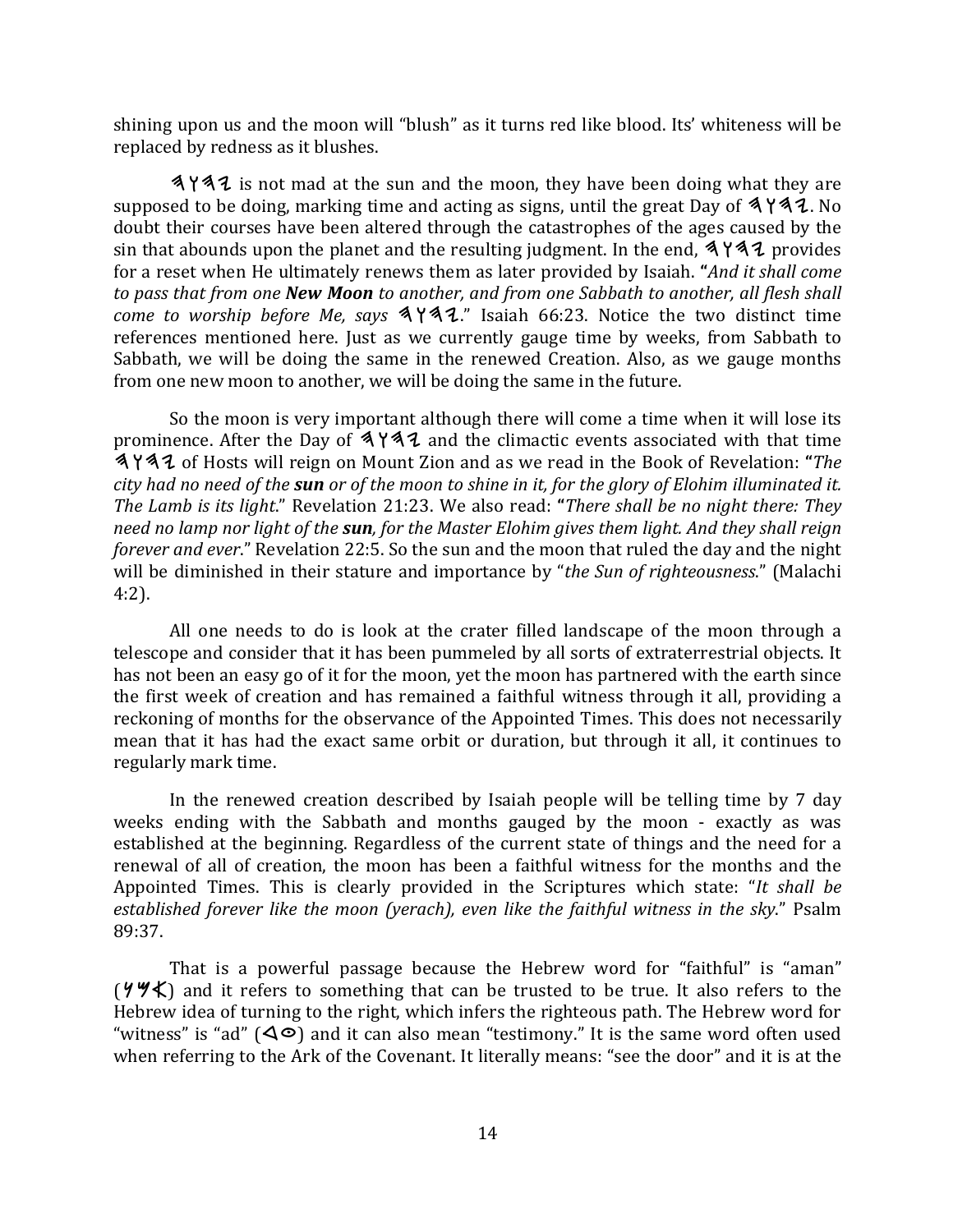heart of the word "moadim" ( $\angle 4 \triangle 0 \angle \angle 7$ ) which we first saw in Genesis 1:14 that means: "Appointed Times".

This is why in Psalm 81:3 we are instructed to sound the shofar at the New Moon. Psalm 81:3 also provides another interesting clue as to how the moon gauges the Appointed Times. Here is the text: "*Blow the New Moon shofar, in the full moon, on the Feast Day*." As was mentioned previously, there are three Appointed Times that are called Feasts, namely: The Feast of Unleavened Bread, Shavuot and Succot. They are called Feasts because they are times when the people would travel and converge upon the House of 3 Y 3 Z. Two of those Feasts occur at the full moon, in the middle of the month – The Feast of Unleavened Bread and the Feast of Succot. These Feasts parallel one another around the two equinoxes and will always occur around the full moon because they begin in the middle of the month. This affirms that Scriptural months are reckoned by the moon. If the calendar were strictly solar, these days would not be dependent on the moon and would not necessarily occur at the full moon.

The Psalm goes on to say: "<sup>4</sup> For this is a statute for Israel, a law of the Elohim of Jacob. <sup>5</sup> This He established in Joseph as a testimony, when He went throughout the land of Egypt, *where I heard a language I did not understand."* Psalm 81:4-5. Therefore, the shofar would be sounded at the new moon<sup>29</sup> and it would also be sounded at the full moon during the Feasts of Unleavened Bread and Succot<sup>30</sup> revealing exactly as was provided in Genesis 1:14-16, that it would be for the Appointed Times. This is an established law of Elohim and a statute for those in Covenant to follow. The calendar that you follow identifies the Elohim that you serve. That is why it is intimately connected with the Appointed Times that tell us when to meet the Master at His House.

The Appointed Times were focused on the House of  $\Delta Y \Delta Z$ , known as the Temple. That is where the people were to meet three times a year, and we can see the significance of the moon in the Temple. Interestingly, there were 24 Priestly Divisions presumably established by King David. (1 Chronicles 24). Each course lasted one week and ended on the Sabbath. Depending on their division, priests went to the Temple for 2 weeks or courses per year as well as for each pilgrimage Feast.

Therefore the yearly Temple Service, which was the focal point for time and the Appointed Times, involved 48 priestly weekly services. This points to the significance of the lunar cycle, as it hints of a year consisting of 12 months with 4 weeks that would approximate 48 months. A strictly solar year consists of 52 weeks so if Israel were following a solar calendar in the past they could have easily established 26 courses resulting in a 52 week yearly cycle. Instead, the 48 weeks were better suited for a luni-solar calendar.

 $^{29}$  There is one Appointed Time that occurs on the new moon of month 7, known as the Yom Teruah or rather the Day of Blasting. On this special day the shofars and trumpets are sounded at the sighting of the first sliver of the new moon.

<sup>&</sup>lt;sup>30</sup> Both the Feast of Unleavened Bread and Succot occur in the middle of the month insuring that they will be celebrated at the time of the full moon.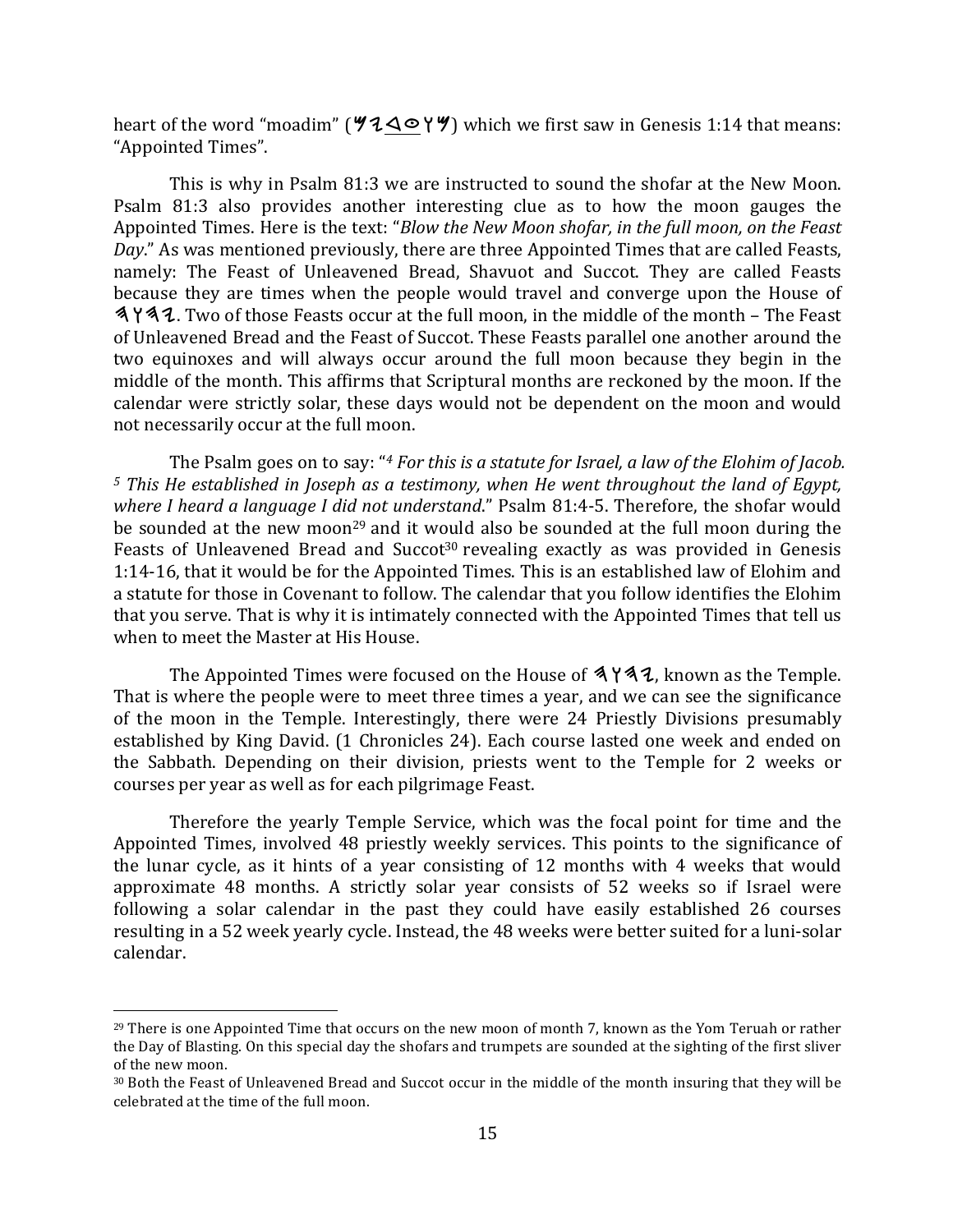As mentioned, the moon was an integral part of the Temple Service. That is why people would participate in New Moon celebrations (1 Samuel 20:18, 24). It would mark the beginning of the month. There is even a grain offering prescribed for the New Moon. (Numbers 29:6). In the future Temple there will be a special sacrifice for the New Moon. (see Ezekiel 46:6-8). In that Temple service the New Moon is actually categorized on the level with the weekly Sabbath.

"Thus says Adonai **3 Y 3 L**: 'The gateway of the inner court that faces toward the east shall *be* shut the six working days; but on the Sabbath it shall be opened, and on the day of the New *Moon it shall be opened."* Ezekiel 46:1

Imagine that, the gates are only opened on the Sabbaths and the New Moons - the two main indicators of time. Of course, we know that the New Moon day was traditionally treated similar to the Sabbath as a day of no work. (see Amos 8:5). The Appointed Times are divided into 2 distinct categories, the weekly Sabbaths and the Appointed Times determined by the months.<sup>31</sup>

That is why Psalm 81:3 instructs us to blow the shofar on the New Moon and the full moon at the Feasts. The shofar would be sounded when the sign of the New Moon would appear in the sky – as a sliver of light resurrected from the darkness. It was a symbol of rebirth – resurrection. It was critical to the understanding of the "renewal" of the Covenant that is rehearsed throughout each year as we participate in the Appointed Times. The concept of birthing was obviously intentionally and directly connected with the moon by  $\frac{444}{4}$  as it has been shown that the most fertile reproductive cycle in women has the same length as the lunar cycle.<sup>32</sup>

This is critical to understand and reveals the important connection between the Plan of  $\Delta Y \Delta Z$  and the Appointed Times, which are determined and confirmed by the visible phases of the moon. This leads us to another false teaching concerning the determination of the beginning of the month. It is well established that the ancients always reckoned the beginning of the month by the first sliver of the moon. The evidence is overwhelming.33

Strangely there are a number of people advancing the notion that the month begins at the astronomical conjunction. The conjunction is more of a mathematical and astronomical calculation than it is a visible "sign" or "marker" for gauging time. In fact, it is something that cannot be seen and can only be calculated because it occurs while the moon is in darkness.

 $31$  A close reading of Leviticus 23:1-4 reveals resumptive repetition of the same verse in 23:2 and 23:4 which essentially brackets and separates the text of 23:3 describing the weekly Sabbath and separating it from the other Appointed Times.

<sup>32</sup> *Lunar Influences on the Reproductive Cycle of Women*, Winnifred B. Cutler, Wolfgang M. Schleidt, Erika Friedman, George Preit and Robert Stine, Human Biology, December 1987, Volume 59, Number 6.

<sup>33</sup> For a brief article that lists a number of the historical references concerning the use of the first sliver in ancient Israel see *The Biblical Calendar* – *New Moon: Visible or Conjunction*? By Ya'acov Natan Lawrence at www.hoshanarabbah.org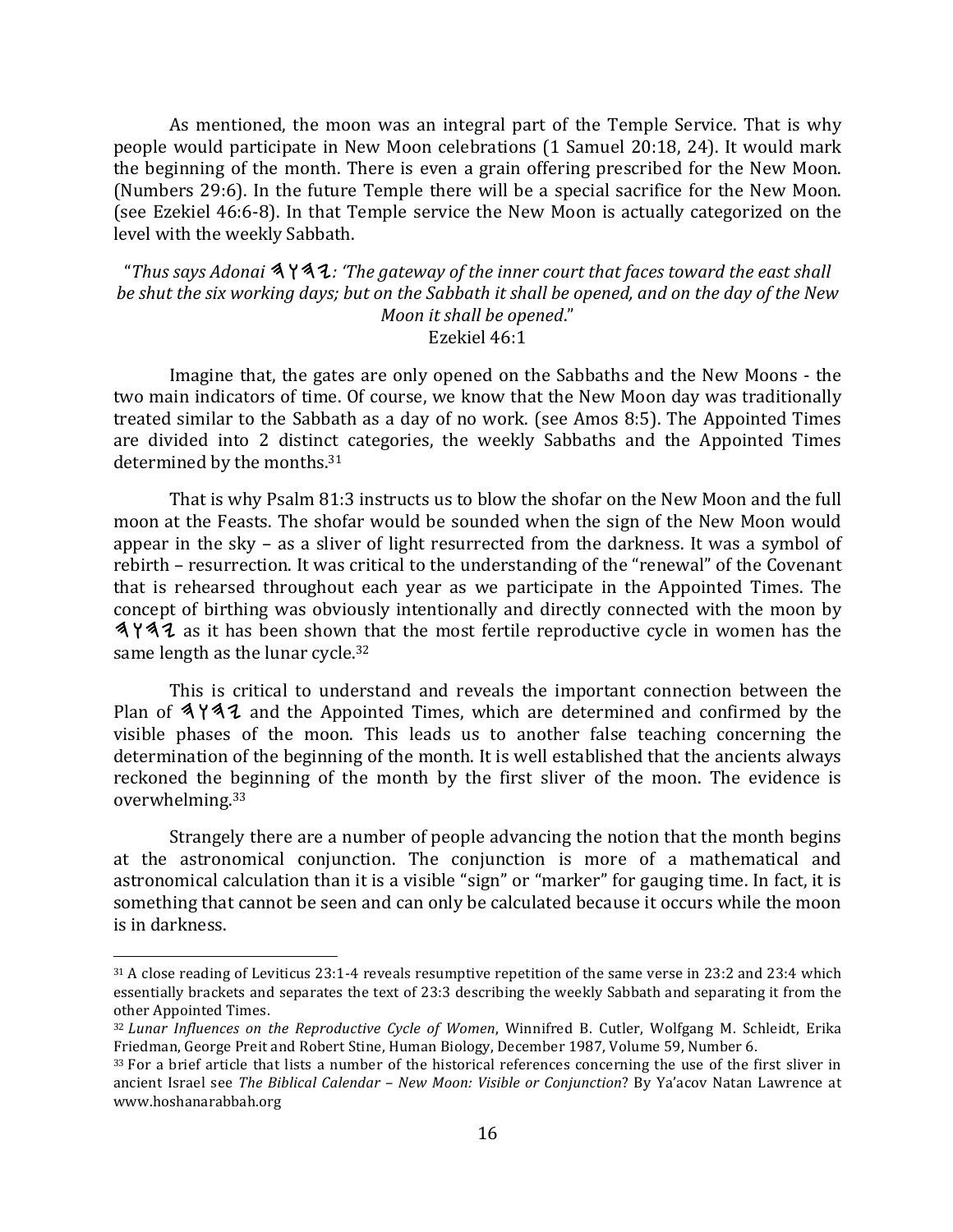The astronomical conjunction is a moment in time, not a day. It occurs as the moon passes between the sun and the earth so that the moon is obscured by the sun and most of it's light is reflected toward the sun with darkness facing the earth. It could happen at anytime, day or night on earth, and the actual mathematical conjunction only lasts briefly within a period of up to 3.5 days of darkness. So the astronomical conjunction does not serve as a marker for the beginning of a day or a month, nor is it a visible sign. All we see here on earth is darkness.

The ability to calculate the conjunction is a relatively newer skill, astronomically speaking. It is much more difficult than determining the equinoxes and solstices and was not a talent acquired by many of the oldest civilizations, maybe because it was not needed since they used the first sliver sighting as the sign of the new moon. Again, the problem with the conjunction error is that the moon is in darkness anywhere between 1.5 days and 3.5 days and the actual conjunction is just a moment in the midst of that dark phase when the sun, the earth and the moon are precisely aligned. There was no good way for the ancients to use this dark period to determine the start of the month. In fact, ancient cultures referred to this period as the old moon and waited for the new moon when the first sliver was visible. Only recently, with the advancement of precision instrumentation and space exploration has the usage of the moment of conjunction been classified as the new moon in astronomy.

There is nothing clear cut or visible for the observer here on earth regarding the conjunction. It is lost in darkness in the midst of a variable period of dark days. Thus the conjunction provides no "sign". While it might be a nice scientific reference point decided by mathematics, it completely ignores the concept that the moon was intimately connected with the earth to be a sign for those on earth through the reflected light of the sun, acting as the "lesser light". The function of the moon is to act as the "lesser light" and through that "light" it marks time, not through darkness. Again, this is supposed to be easy for all to see, like hands on a clock.

Those who are advocating the conjunction method are literally in darkness. They are following a sign of darkness instead of light. Remember that a sign (owt) was something that can be visibly seen. You cannot see the conjunction as the sign of a day beginning. This is precisely why a day begins in the evening, so the first sliver can be **seen and the new month can be determined at the beginning of Day 1 of a month.** 

While anyone can sight the first sliver and know that the month began, very few would know when the conjunction occurred, because it would require an advanced knowledge of the lunar cycle and mathematics. There is no evidence that the conjunction was ever used to determine the beginning of the month by Israelites, although there is ample evidence that the first sliver was used.

Those who promote the conjunction usually support their position through a mistranslation of 1 Samuel 20. They propose that the events described in that passage when David was absent from the New Moon Banquet hosted by King Saul prove a conjunction reckoning of the new moon. A response to this notion is a teaching in and of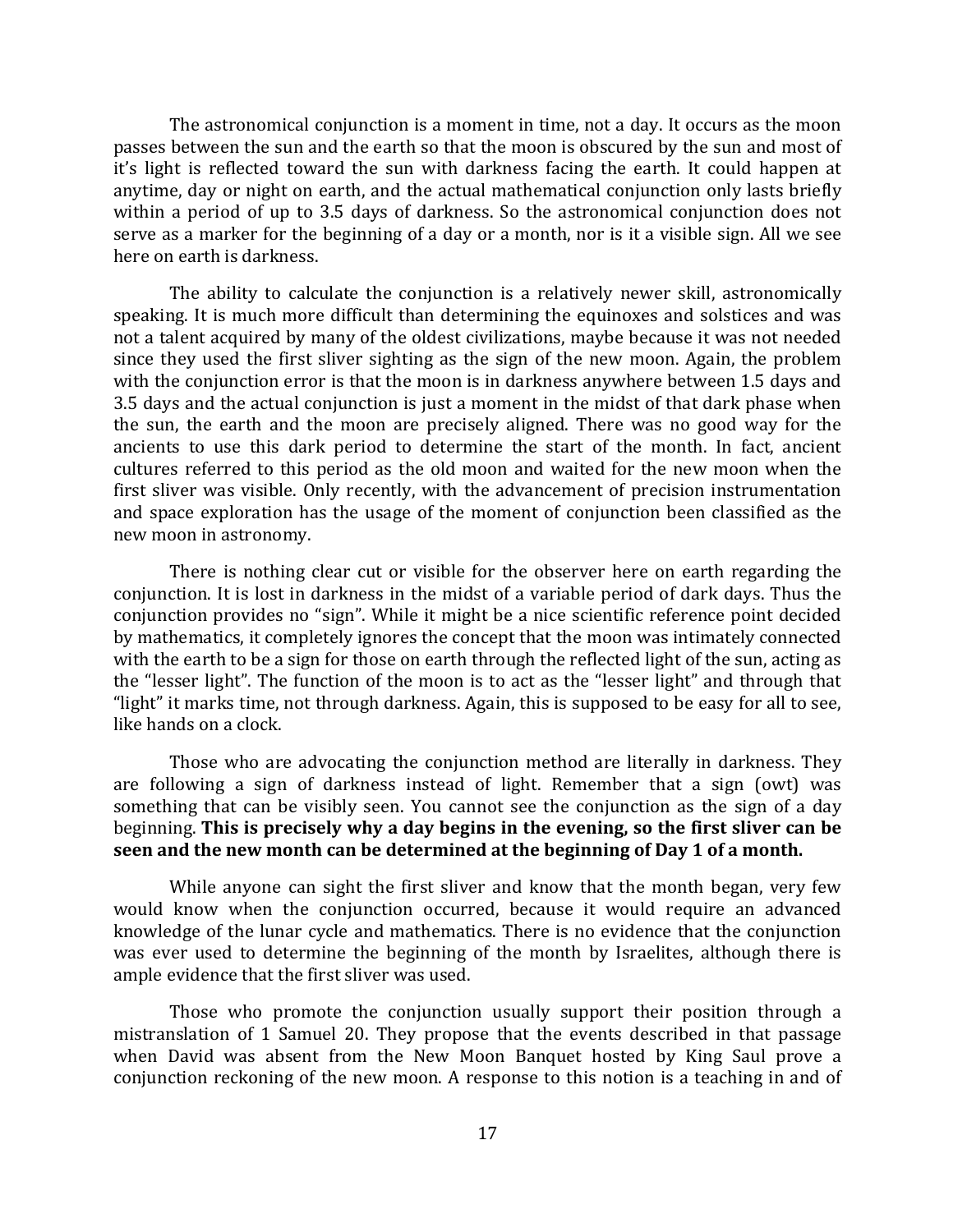itself, suffice it to say that the passage proves nothing of the sort. In reality, the passage describes David and Jonathan referring to the fact that the next day was the New Moon. They knew this, not because it was a conjunction, but rather because it was Day 30 of Month 6 and the next day had to be the New Moon because there cannot be 31 days in a lunar month. Indeed, the next day was Day 1 of Month 7 of 1003 BCE, which fell on the third day of the week. David was absent on that day as well as the following day, which was Day 2 of Month 7.34

Now the conjunctionist movement may be, in part, a backlash to the Karaite tradition being advocated regarding the determination of the new year by inspecting barley crops throughout the land of Israel. While the Karaites correctly follow the first sliver as the method of determining the beginning of the month, some from that sect follow a tradition concerning the determination of the year by inspecting the condition of the barley prior to the end of Month 12. This practice is an acknowledgement that the yearly crop cycle must synchronize with the Appointed Times, but it has created a man-made tradition to determine the turn of the year.

Instead of using the sun and the moon, certain Karaites perform an inspection of the barley crops throughout Israel and then make a subjective decision concerning the condition of the barley and the beginning of the year. Remember that  $\Delta Y \Delta Z$  revealed to Moses and Aaron that the month they went out of Egypt would be the first month of the year for them. "*This month (chodesh)* shall be your beginning of months (chodeshim); it shall *be the first month (chodesh) of the year to you."* Exodus 12:2.

There is later a reference that the month they went out was "*the month of the aviv*." (Exodus 13:4, 23:15, 34:18; Deuteronomy 16:1). Many incorrectly name the first month "Abib," but that is not what the Scriptures are saying. The Scriptures refer to the first month as "*the month of the aviv*". It is not named the month of aviv. Aviv means: "fresh or young ears of barley" and it is merely referencing the first month as the month when the ear forms and grows green.

As a result, the Karaite tradition determines that the barley must be "aviv" before the first crescent is sighted in order to declare month 1 of a new year. If they do not find sufficient amounts of barley in the state of "aviv" prior to the sighting of the New Moon then they intercalate, which means they add a  $13<sup>th</sup>$  month to the calendar. So you have men making subjective determinations and declarations separate and apart from the sun and the moon, and they are using criteria not provided for in the Scriptures. By doing so they are adding to the Torah.

The barley does not need to be aviv before the first month, only during the first month. So you might find the adherents to this tradition adding a month to the calendar and foregoing the new year because they do not believe there is "sufficient" barley when, in fact, there ends up being plenty of aviv barley. It is a very dangerous thing to add to and take away from the Commandments, and there may come a day when precise observance of the calendar could mean life or death. Imagine if the Israelites in Egypt had decided to

<sup>&</sup>lt;sup>34</sup> Eliyahu David ben Yissachar, Jerusalem, Israel (www.torahcalendar.com)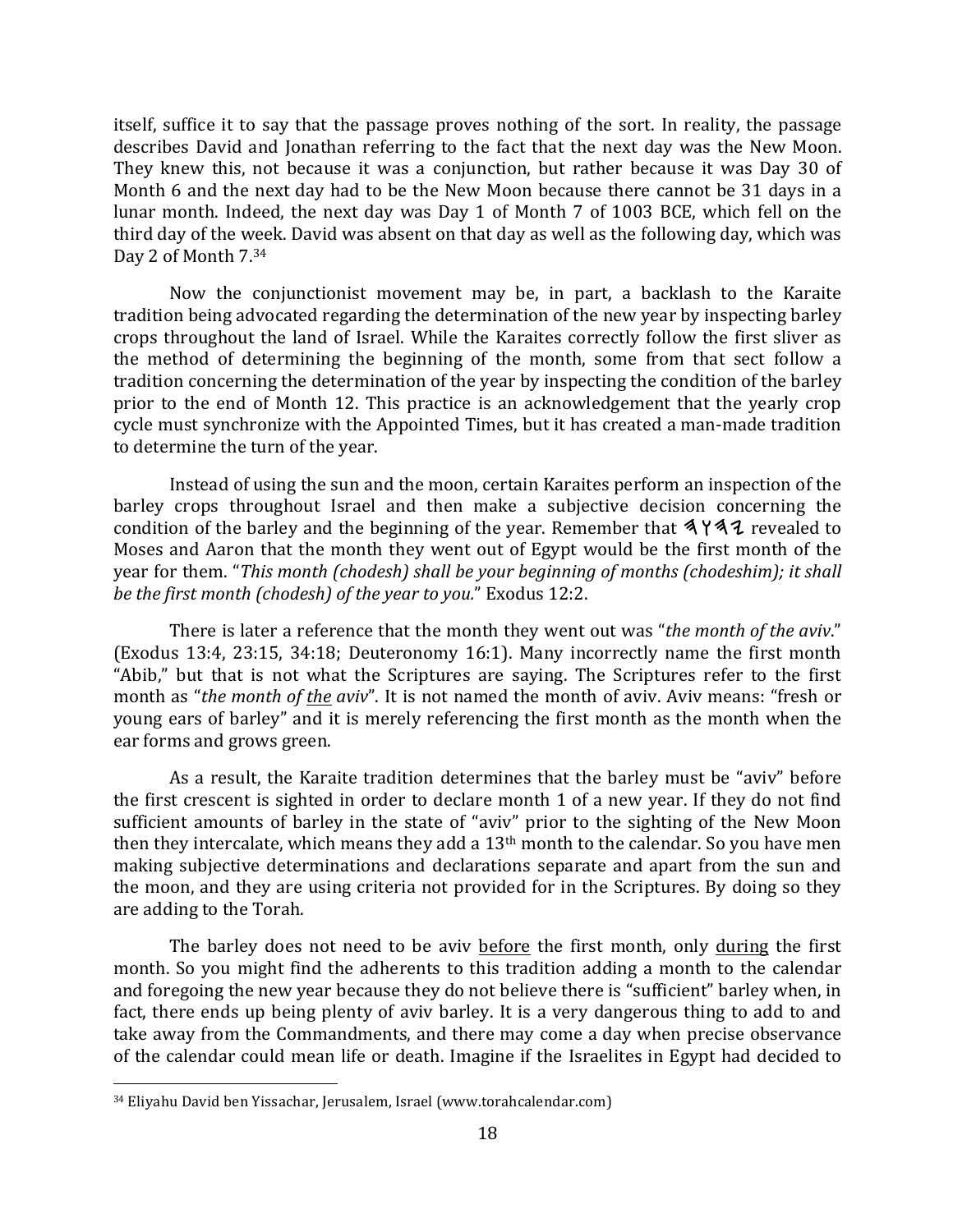push off the first month. They would not have been covered by the blood of the lamb at Passover which would have meant the death of their firstborn, as well as the Egyptian firstborn. It is actually quite profound that the entrance-way to the Appointed Times, the Passover meal, involves a life or death decision based upon meticulous and specific timing.

While the Karaite tradition correctly acknowledges the importance of synchronizing the Appointed Times with the harvests, it has added to the Torah and taken away from the Torah. It has added a subjective determination based upon crops and taken away the importance of the great lights provided in the Torah. It is a clear error as the crops of the Land never controlled the calendar. In fact, it is precisely the reverse. The calendar that correctly utilizes the sun and the moon uses the very aspects of creation that control the crops. Let's face it, time does not cease to exist or progress if for some reason there was no barley crop in Israel to observe.<sup>35</sup>

As people have recognized the error of the Karaite tradition of determining the new year, they often reject all of their calendar reckoning, including the first sliver, which is actually correct. So how do we determine the beginning of the year using the sun and the moon? The answer is quite simple and we have already mentioned it. The equinox was the method of determining the beginning of the year because that is, after all, the definition of the "tequfah." The two equinoxes are when the year turns. The spring equinox was called the beginning and the fall equinox was called the end of days, or end of the cycle.<sup>36</sup> It is no coincidence that the Appointed Times begin in month 1 "in the beginning" around the spring equinox and end in month  $7$  at "the end of days" around the fall equinox. It is an expansion of the pattern of sevens established during the first week of creation, and a framework for time itself.

History reveals how many ancient Israelites would use the sun and the moon to determine the beginning of the year through what was called the Rule of the Equinox.<sup>37</sup> Essentially, toward the end of Month 12 they would determine the date of the approaching equinox and then look to insure that the first day of Passover occurs on or after the vernal (spring) equinox. It is then essentially a matter of determining the New Moon closest to the equinox and counting days from the beginning of Day 1 of Month 1. The new moon closest to the equinox would be the first month of the new year. So at the subsequent first sliver sighting they would either proceed to Month 1 of a new year or add another month to the current year, which is known as intercalation.

Remember that the equinox is the day when both day and night are equal and the sun determines the equinox. The sun and the moon determine the first sliver of the first

<sup>&</sup>lt;sup>35</sup> This is what the text in Jeremiah 33:25 was referring to when  $\Delta$   $\Delta$  apoke of the everlasting promises of the Covenant. "Thus says  $\mathcal{A} \mathcal{Y} \mathcal{A}$ : If My Covenant is not with day and night, and if I have not appointed the *ordinances of heaven and earth*." The ordinances of the heaven and the earth are the revolutions and orbits of the heavenly bodies that determine time.

 $36$  This time was described in Genesis 4:3. The end of days is the end of the harvest in the fall when we appear before the Creator. See also Exodus  $23:16$  and Deuteronomy 11:12. The Appointed Times encapsulate the pattern for time within the first 7 months of the year during the summer, which is the primary harvest season. <sup>37</sup> Calendar and Community, A History of the Jewish Calendar  $2^{nd}$  Century BCE - 10<sup>th</sup> Century CE, Sacha Stern, Oxford University Press 2001.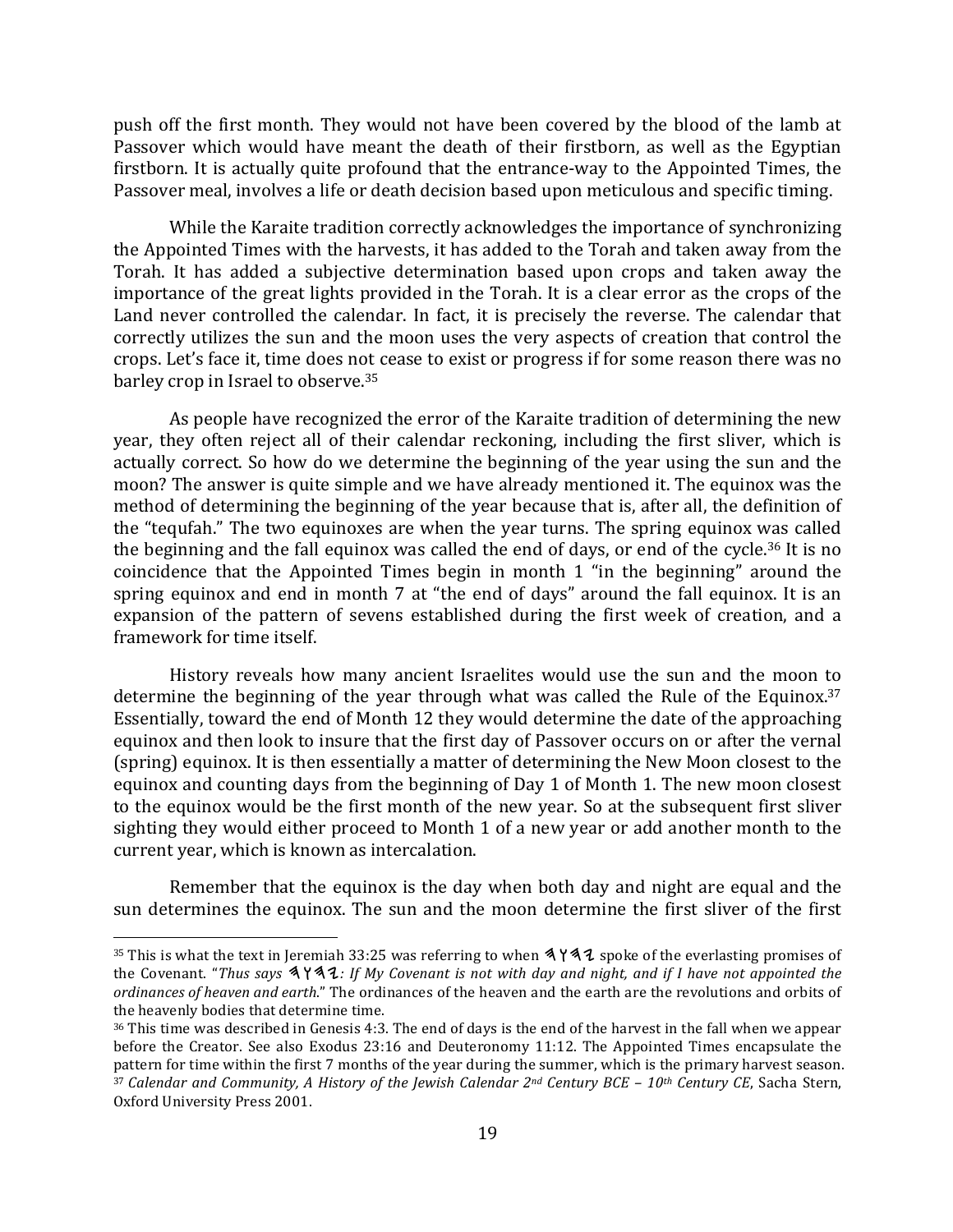month. Working together the two great lights would determine the year, exactly as was stated in the beginning. This Rule of the Equinox was also the way to keep the calendar in synch with the harvests.

We know from the Scriptures that there was not always a unanimous consensus on calendar issues. After the death of King Solomon, the Kingdom of Israel was divided into two kingdoms, or two houses, if you will. Jeroboam became king of the Northern Tribes, known as the House of Israel. He proceeded to change the location and the times for worship, although he did not necessarily change the form of reckoning the calendar and determining the new year.

As a result of his great sins and the sins of his successors, the House of Israel was conquered and exiled by the Assyrians. They completely lost their identity and connection to  $4$  Y  $4$  as prophesied by Hosea and they still have not been reconciled to  $4$  Y  $4$  and restored to the Covenant.<sup>38</sup> This will be the culmination of many end time events. The southern tribes, collectively known as the House of Judah, also sinned. They were conquered and exiled by Babylon for a period of only 70 years.

This stint in Babylon likely resulted in the House of Judah learning the ways of Babylon and possibly conforming to Babylonian customs. In fact, when the 70 year exile was completed, many of the displaced captives chose to remain in Babylon. It was after the return from Babylon that we read about Babylonian names ascribed to the numbered months. As a result, some believe that this return also involved a complete calendar change and that those in the reconstructed Temple in Jerusalem were following a false system. There is no historical proof for that assumption. It is all speculation and conjecture.

In fact, the Books of Ezra and Nehemiah provide accounts of the people returning, restoring and rebuilding. Part of the process involved observing the Appointed Times. They clearly knew what time it was and they obeyed at the proper time when they read the commandments concerning the Appointed Times.<sup>39</sup>

It should be understood that the Scriptures were written by those who understood the calendar and were reckoning time correctly. There are many references to months, days and years. Very interestingly none ever provide a year date from Creation. The years are typically keyed to the reign of a certain king or sovereign. If we had those year dates from Genesis 1:3 it would be relatively easy to reconstruct time and determine how time was reckoned. Without an anchor point, these Scriptural dates are essentially floating in the past, relatively lost, or at least disconnected from our present time.

 $38$  Through the life of Hosea  $\Diamond$  Y $\Diamond$   $\Diamond$  vividly portrayed how the deterioration of His relationship with the House of Yisrael would progress until it was completely severed. (See Hosea 1). Jeremiah described it as a divorce. (See Jeremiah 3:8). The prophets also provided hope that  $\sqrt[4]{42}$  would someday restore the House of Yisrael to the Covenant, reunited the tribes and restore the divided Kingdom under the Messiah. This is the hope and longing that we all anticipate in the end.

 $39$  See Ezra and Nehemiah, specifically Nehemiah chapter 8. These texts describe the return and restoration of the House of Judah. The House was still in exile as prophesied through Ezekiel at chapter 4. The texts provide both Babylonian named months as well as numbered months.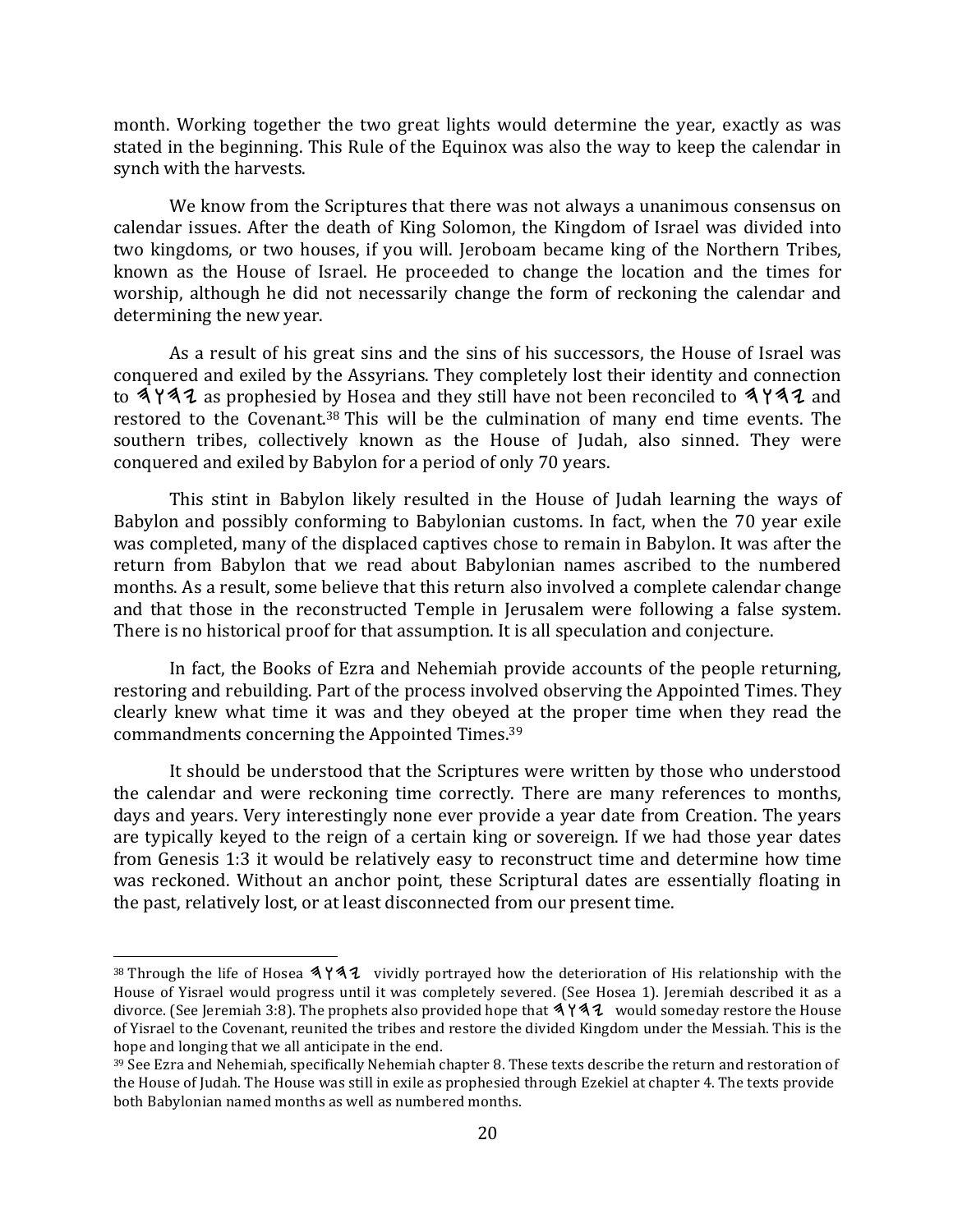What needs to be done is to somehow connect the present with the past so that time can be reconstructed. If we can do that, we can then look back at some of the most recent dates provided and attempt to determine the method of reckoning used. For instance, if we look at the chronological order of the Bible, the most recent writing would have occurred after the return of the House of Judah from their 70 year exile in Babylon. We know that the Books of Ezra and Nehemiah describe the return. Ezra provided year references according to the reigns of the Media-Persian Sovereigns.

The Book of Nehemiah begins with a cryptic reference as follows: "*It came to pass in the month of Chislev, in the twentieth year, as I was in Shushan the citadel.*" Nehemiah 1:1. This begs the question, what is the month of Chislev and the twentieth year of what?

It is important to understand that the Hebrew months are numbers, but at some point during the Babylonian exile, they were give names. Chisley refers to Month 9. The twentieth year, as we later find out was the twentieth year of the King Artaxerxes.

We know this because a subsequent statement that provides: "*And it came to pass in the month Nisan, in the twentieth year of Artaxerxes the king, that wine was before him: and I took up the wine, and gave it unto the king. Now I had not been beforetime sad in his presence*." Nehemiah 2:1

Now we happen to have the Elephantine Papyri that provide us with an anchor point because they are double dated (ie. they have a Hebrew date along with the corresponding Egyptian date). As a result, it has been determined with a great degree of certainty that King Artaxerxes' 20th year began on September 18, 446 BC and ended on September 5, 445 BC.

While Nehemiah was referring to the same regnal year of Artaxerxes, he acknowledged a change in the Hebrew Year, as he first referenced month 9 on the Hebrew calendar and later referenced month 1 on the Hebrew calendar in a subsequent year. So it is apparent that the Hebrew's were reckoning the calendar accurately. They knew what time it was. That is why Daniel was specifically praying about an end to the 70 year exile when He was given the vision of the 70 weeks. He was keeping track of time and counting the vears. (see Daniel 9:1-2). Gabriel appeared right on schedule and gave him a timeline. He did not give Daniel a new lesson on the calendar. Daniel obviously knew the calendar while he was in Babylon. The Prophets during the return from exile also cited dates, so the calendar was not in issue. In fact, we know that after the return from Babylon they continued to offer "... the regular burnt offering, and those for the New Moons and for all the *Appointed Times . . .*" Ezra 3:5.

There is no evidence of a different calendar being used although I have read various theories asserting such a premise. Primarily they point to Antiochus IV Epiphanes, the Seleucid Ruler who attacked the Torah and the Yisraelites in Judea during his reign between 175 BCE and 164 BCE. He imposed pagan practices and banned the Torah. He went so far as to set up an Image of Zeus in the Temple of  $\Delta Y \Delta Z$  and slaughter a pig on the Altar. This is what prompted the Maccabean rebellion that resulted in the retaking and the cleansing of the Temple.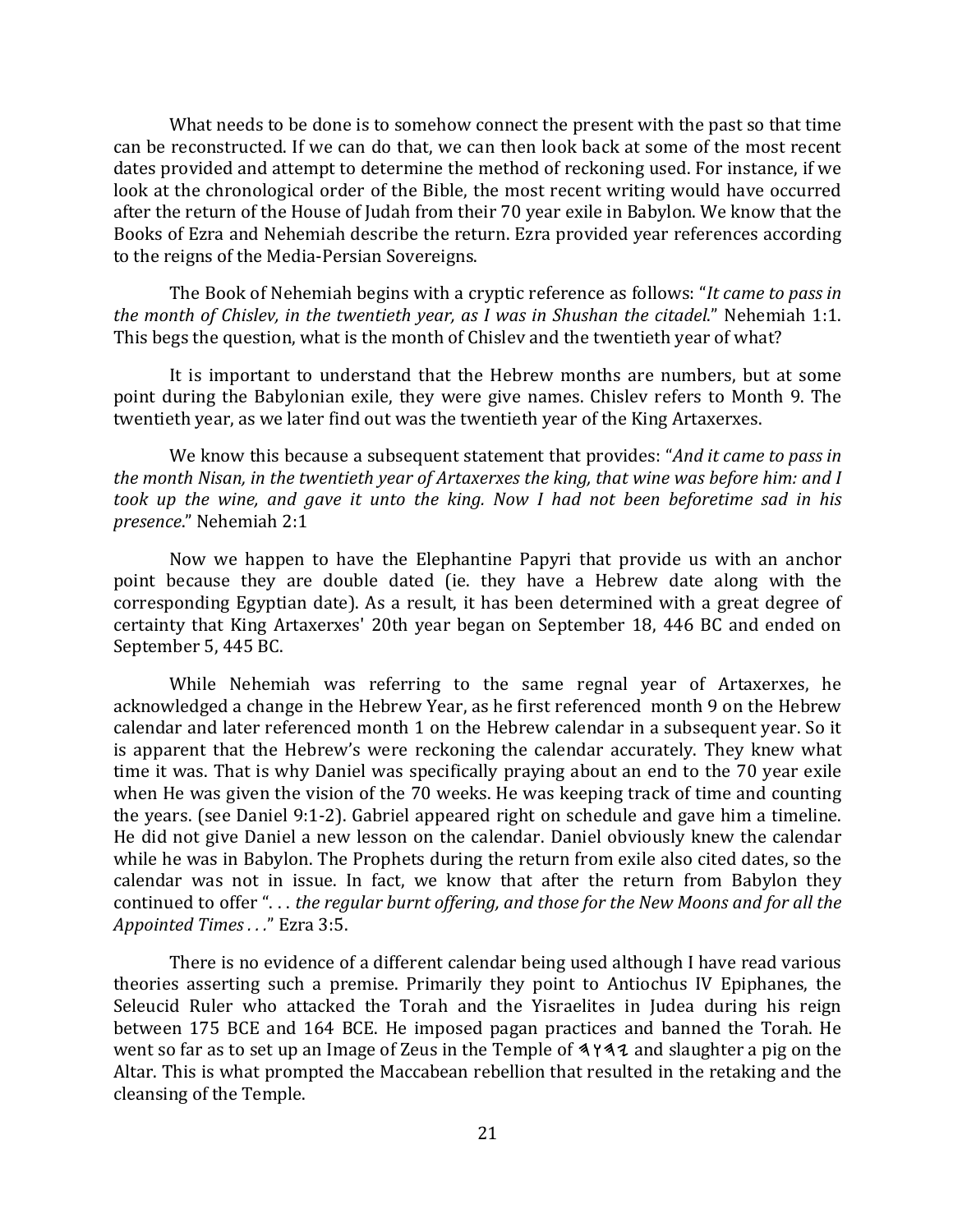Things were restored and that is the basis for the celebration of Hannukah  $-$  the cleansing and rededication of the Temple. Of course, the Temple would have operated on the Scriptural Calendar and the notion that they rededicated the Temple but converted to the calendar of Antiochus is unfounded and actually ridiculous.

While there is evidence from the Maccabean writings as well as Josephus that Macedonian Calendar dates were used, that does not mean that a false calendar was adopted in the Temple.<sup>40</sup> In fact, it is no different than me dating this article using a Gregorian date. While I acknowledge the Creator's Calendar as all controlling, since I am in this pagan culture I use the Gregorian dates as a common frame of reference. It does not mean that I follow that calendar.

I find the point of most of the attacks on the calendar is to discredit the Scriptural luni-solar calendar and promote a different calendar, usually one of the diverse solar calendars found amongst the Dead Sea Scrolls. Some of the adherents to these calendars promote the notion that there was a monastic group of Zadokite priests at Qumran who rebelled against the Temple System in Jerusalem. The theory surmises that the Qumran community was the headquarters of the Essene sect and that all Essenes followed the Qumran calendar. Through these multiple layers of speculation, the advocates then promote one of the solar calendars found in the Dead Sea Scrolls as the true priestly calendar that used to be followed by Yisrael.

Of course, this flawed thinking is premised upon the belief that the Temple system was so corrupted that they were operating on the wrong calendar. This is simply not the case. While some of the communities associated with the Dead Sea Scrolls separated from the Temple system and promoted a solar calendar the surest confirmation that we have of the calendar is the Messiah Himself.

According to the New Testament texts, Yahushua the Messiah was in perfect synchronicity with the Temple and the Calendar. Instead of rejecting the Temple and refraining from going there, He was always there at the Feasts. This stands in direct opposition to those communities represented in the Dead Sea Scrolls who promoted alternative solar calendars.

While  $\Delta Y \Delta Z$  chose Jerusalem for His House, various Dead Sea Scroll communities rejected the Temple in Jerusalem. While  $\Delta Y \Delta Z$  established His calendar based upon the sun and the moon, they chose a different calendar to complete their separation. Those minority sects represented in the Dead Sea Scrolls followed the same path as Jeroboam and committed the same sin which was the basis for the exile of the House of Yisrael - they changed the location of their worship and the calendar for their worship of Elohim.<sup>41</sup>

<sup>&</sup>lt;sup>40</sup> Handbook of Biblical Chronology, Jack Finegan, Hendrickson Publishers, Inc, 1998 page 51, 8. The Macedonian Calendar.

<sup>&</sup>lt;sup>41</sup> See 1 Kings 12:32-33: "<sup>32</sup> Jeroboam ordained a feast on the fifteenth day of the eighth month, like the feast that was in Judah, and offered sacrifices on the altar. So he did at Bethel, sacrificing to the calves that he had made. And at Bethel he installed the priests of the high places which he had made.  $33$  So he made offerings on the altar which he had made at Bethel on the fifteenth day of the eighth month, in the month which he had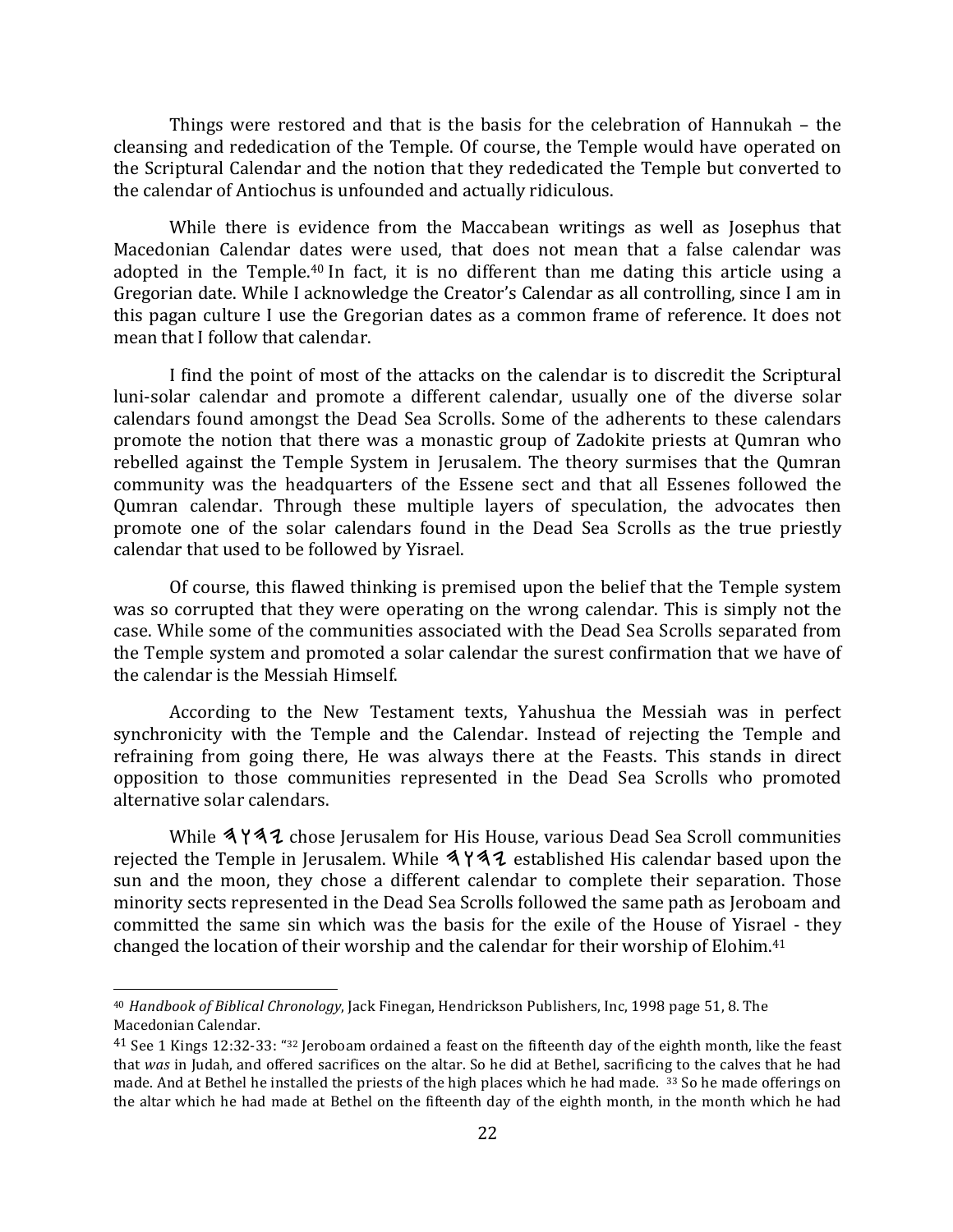At the time of Yahushua, the Temple was functioning on the same priestly courses that had been established during the time of King David. We know this because the Book of Luke brings us forward hundreds of years from the time of Antiochus IV and tells about the parents of John the Baptist. Both Zacharias and his wife were descendants of Aaron – the first High Priest from the Levitic tribe. Zacharias, the father of John the Baptist, was a priest who belonged to the division of Abiyah. Abiyah means: "Yah is my Father" and it immediately precedes the Course of Yahushua. (1 Chronicles 24:10-11). Of course Yahushua is the Name of the Son of Elohim and Messiah. There is clearly prophetic significance surrounding the sacerdotal courses.

As a cohen, an essential part of Zacharias' duties involved going to Jerusalem and serving in the Temple during his appointed course, as well as during the Feasts. Obviously, it was imperative that he serve at the right time so he had to be on the right calendar. If he were on the wrong calendar then his service would have been in violation of the Torah. Instead the Scriptures describe him and his wife as: " . . . both righteous before Elohim, *walking in all the commandments and ordinances of*  $\frac{444}{4}$  *blameless*." Luke 1:6.

Celebrating the Appointed Times at the proper time is imperative in order for a priest to be called "righteous" and described as: "*walking* in all the Commandments and *ordinances of*  $4$   $4$   $4$  *blameless.*" The fact that he was a priest connects him with the Temple and reveals that the Calendar being used at the time of Zacharias was correct.

In fact, it was while he was performing the priestly duty of offering the incense in the Temple in Jerusalem that the Messenger Gabriel appeared and told him of his son. The fact that the message was provided at this special time and place affirms his service.

That alone should be sufficient for anyone wondering what calendar was in use at that time. Certainly this is not an endorsement of everyone that was serving or everything that was going on in the Temple, but the Messiah needed to fulfill the patterns presented through the Torah, the Prophets and the writings. In order to do this He needed to fulfill those items at the Appointed Times. As it stands, He was born, renewed the Covenant, died, was resurrected and sent the Spirit all on Appointed Times precisely when the Yisraelites were celebrating and rehearsing these times.<sup>42</sup> We know from historical records that the calendar in use at that time was luni-solar based upon the first sliver new moon.

There are numerous sources that attest to the luni-solar calendar in effect at that time. Philo, a contemporary of Yahushua, specifically provided an account concerning the first sliver method as the start of the month.

"XXVI. (140) Following the order which we have adopted, we proceed to speak of the *third festival, that of the new moon. First of all, because it is the beginning of the month, and the beginning, whether of number or of time, is honorable. Secondly, because at this time* 

<sup>&</sup>lt;u> 1989 - Andrea Santa Andrea Andrea Andrea Andrea Andrea Andrea Andrea Andrea Andrea Andrea Andrea Andrea Andr</u> devised in his own heart. And he ordained a feast for the children of Israel, and offered sacrifices on the altar and burned incense."

<sup>&</sup>lt;sup>42</sup> For a more detailed description of the patterns fulfilled by the Messiah see the Walk in the Light series book entitled *The Messiah*.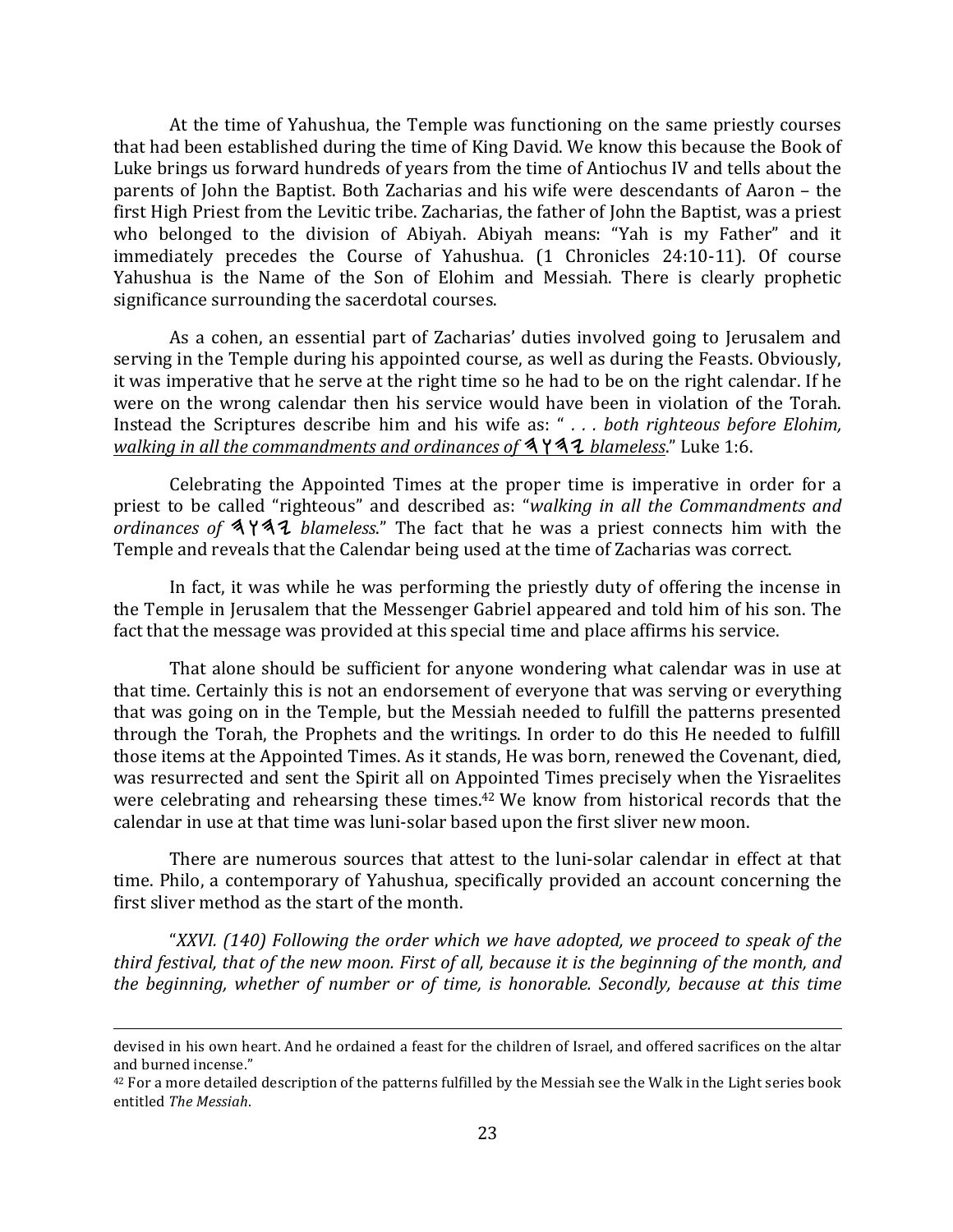*there is nothing in the whole of heaven destitute of light.* (141) Thirdly, because at that period *the more powerful and important body gives a portion of necessary assistance to the less important and weaker body; for, at the time of the new moon, the sun begins to illuminate the moon with a light which is visible to the outward senses, and then she displays her own beauty to the beholders."43* 

The Messiah was even born on an Appointed Time and the sun, the moon and the stars were all involved in the sign of His birth. Here is the sign described in the Book of Revelation: "*Now a great sign appeared in heaven: a woman clothed with the sun, with the moon under her feet, and on her head a garland of twelve stars.*" Revelation 12:1.<sup>44</sup>

The two great lights were both included in this "great sign" and this may have been the great culmination of their selected function as a sign. Indeed, when the moon was used in this sign it was a first sliver moon marking the first day of Month  $7$  – the Day of Trumpets.

It is likely that both of the great lights will also signal the sign of His return. "*Then the sign of the Son of Man will appear in heaven, and then all the tribes of the earth will mourn, and they will see the Son of Man coming on the clouds of heaven with power and great glory*." Matthew 24:30.

No doubt His second coming will be focused on the Calendar as was His first coming. His arrival landed precisely within the Appointed Times on the Calendar that was being followed at the time, and there was never any mention in the Scriptures that the calendar was wrong.

In fact, the Messiah's silence on this issue is deafening. If there were a problem on such an important issue I cannot imagine Him not saying something. Indeed, it does not appear that Yahushua even acknowledged the fringe groups following the solar calendars found in the Dead Sea Scrolls. Instead, He spent time in the Galilee and Jerusalem. While He had disputes with the religious leaders it was typically not with their outward observance of the Torah, but rather their hearts.

He indicated that on several occasions. "Woe to you, scribes and Pharisees, *hypocrites! For you are like whitewashed tombs which indeed appear beautiful outwardly, but inside are full of dead men's bones and all uncleanness.*" Matthew 23:27. Again we read, "*Even so you also outwardly appear righteous to men, but inside you are full of hypocrisy and lawlessness*." Matthew 23:28.

So while their actions appeared to be righteous, according to the Torah, their problem was on the inside. If they appeared righteous on the outside that would infer that they were keeping the right calendar. If not, such a glaring mistake would have warranted

 $43$  Yonge, C. D. with Philo of Alexandria. (1995). The works of Philo: complete and unabridged (p. 581). Peabody, MA: Hendrickson.

 $44$  With the advancement of modern technologies we can observe that this event occurred over Jerusalem after sunset on September 11, 3 BCE.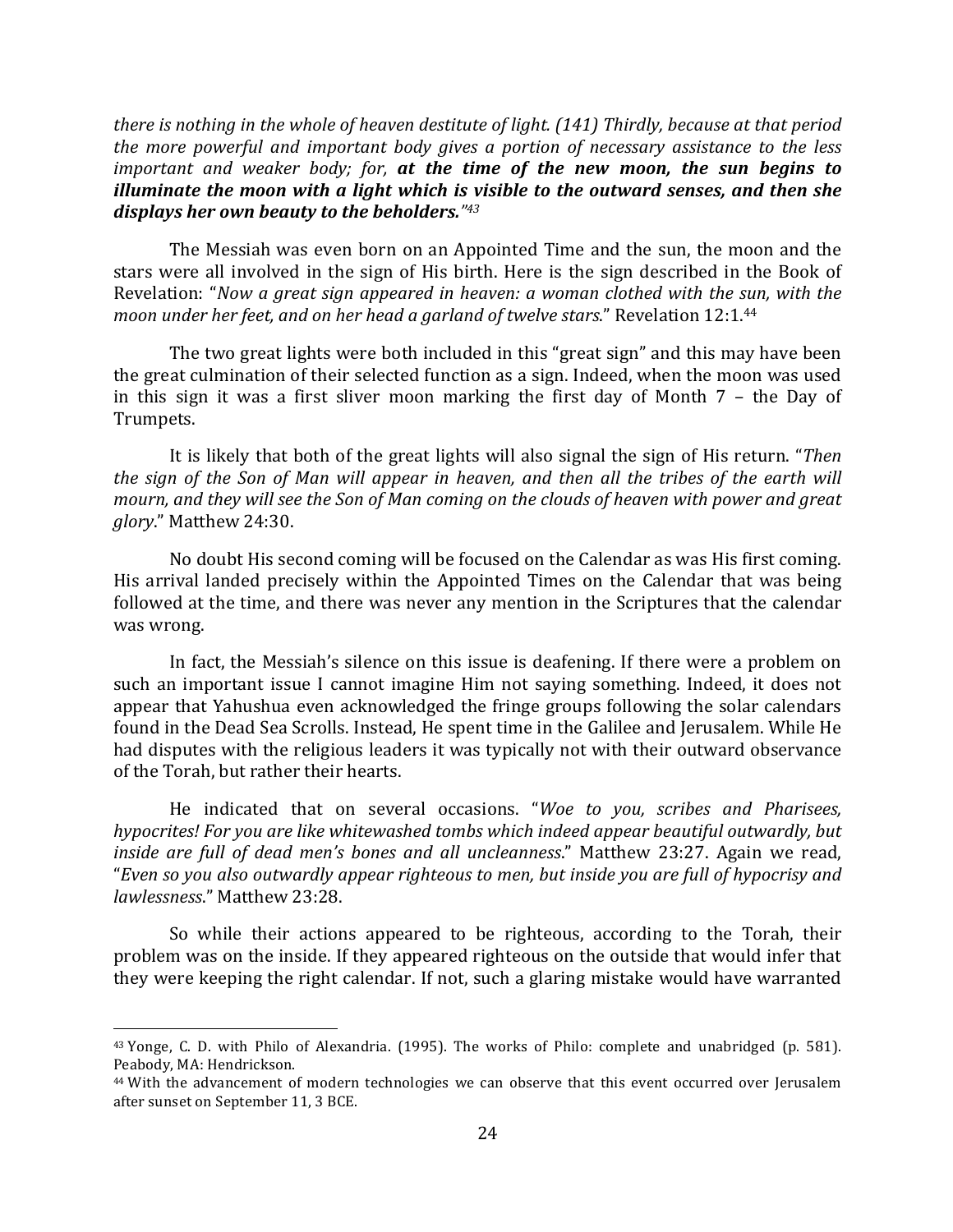correction by the Messiah. Instead, He affirmed that their actions had the appearance of righteousness.

Again, He was always in Jerusalem during the Feasts and the Feasts were actually the backbone of His ministry  $-$  they were the common thread of the Gospels. There are many confirmations in the Scriptures, but people who want to follow a different calendar are undaunted and very creative in their quest to show the Messiah acting contrary to the Calendar. It was only after the destruction of the Temple in 70 CE that the religion of Rabbinic Judaism was formalized and the Jewish calculated calendar, attributed to Hillel II, was developed.<sup>45</sup>

I was recently presented with an interesting hypothesis regarding the final Passover that Yahushua attended. Most will recall that when considering making preparations for the Passover He sent His disciples to follow a man carrying an earthen pitcher of water.<sup>46</sup> This account is provided at Mark 14 and Luke 22. The hypothesis goes that this man carrying the pitcher must have been an Essene since women typically carried water and only in the Essene Community did men carry water. The hypothesis continues by asserting that this man was later described as a "goodman"<sup>47</sup> which was therefore an affirmation of the Essene calendar.

First, there is no proof that the man carrying the pitcher was an Essene and he was probably a servant, not the owner of the house. The disciples were to follow him and see what house he entered. They then were to talk to "the Master of the house", not necessarily a "goodman", who was not the same man that they followed. While there was an Essene Quarter in Jerusalem it is a stretch to link the Messiah with the Essenes or the Qumran calendar(s) simply because of this event.<sup>48</sup> The problem with this theory is that it assumes that the Dead Sea Scroll calendars are all attributable to the Essenes.

 $45$  It is important to understand that the religion of Judaism was not the faith taught and walked by the Messiah. Rabbinic Judaism is a religion established by the Rabbis after the destruction on the Temple. It was presumably formed at the Council of Jamnia in Yavneh. This body consisted primarily of the Pharisaic sect and this is where we see the oral law coming into dominance and the power of the Rabbis established. Rabbinic Judaism is responsible for developing a calculated calendar that ignores the sun and the moon. This, of course, is a violation of the Torah.

<sup>&</sup>lt;sup>46</sup> The hypothesis also attempt to link the small pitcher of water with the large stone vessels at Cana which contained 20 to 30 gallons of water and were specifically used for waters of purification. This is not accurate as the pitcher carried by the man was described as a small earthen vessel while the vessels at Cana were very large and made of stone. The earthen vessel was likely for drinking water.

<sup>&</sup>lt;sup>47</sup> The Greek word used to describe the man carrying the pitcher is "anthropos" in Mark 14:13 and Luke 22:10. The word "anthropos" simply means: "man". Later, both texts describe that they are to speak to the "oikodespotes" of the house that he enters. The Greek word "oikodespotes" refers to the head of the family or the master of the house. In other words, the person in charge of the affairs of the house. This is obviously not the same person as the man carrying the water pitcher and the use of the word "oikodespotes" has nothing to do with him being good, moral or doctrinally correct. It has to do with him being in a position of authority over the household.

<sup>&</sup>lt;sup>48</sup> Interestingly, the Passover occurred on a Tuesday night before the crucifixion of Yahushua so even if the man with the water was leading the Disciples to an Essene guesthouse as Bargil Pixner surmises, it in no way could be construed as an endorsement of the Essene calendar because the calendars coincided that year. For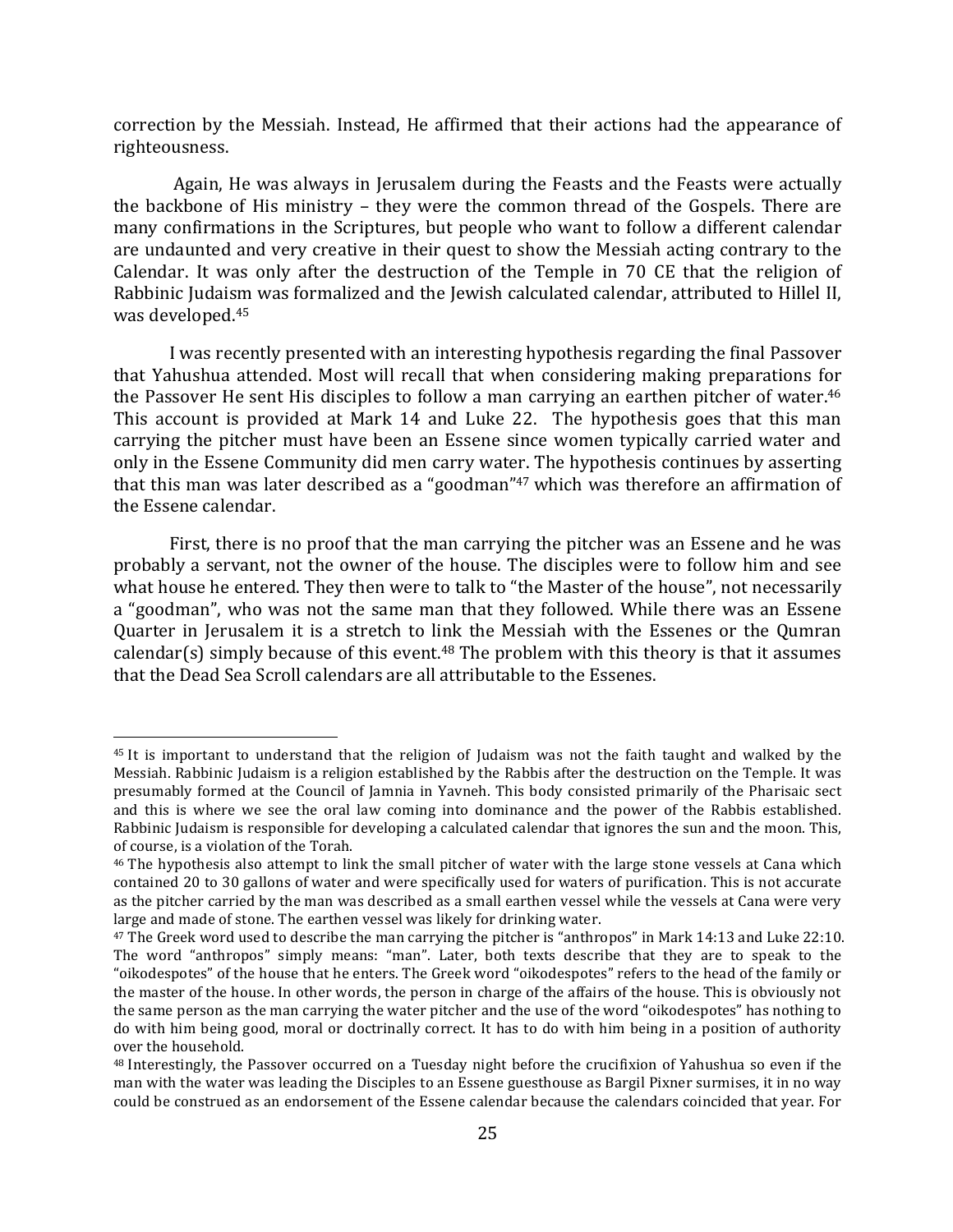To the contrary, archaeology has demonstrated that the Dead Sea Scrolls differ in doctrine and calendars and therefore are likely attributable to three or four divergent groups, namely: 1) the Yahad, 2) the Temple Scroll group, 3) the  $4QMMT$  group, and  $4$ ) the Enoch/Enastr group.<sup>49</sup> Of course this makes sense since the scrolls were found in many different caves throughout the Dead Sea region. The initial desire to connect all the Scrolls to a monastic group at Qumran has fallen by the wayside. Indeed, the desire to link the Essene Sect to Qumran is flawed since it is well established that the Essenes were a vibrant group of Yisraelites interspersed throughout the communities of Judea.

Along with the varied doctrines found within the numerous Dead Sea Scrolls, there are also different calendars. One of the calendars found in the Dead Sea Scrolls is known as the Enoch Calendar. This is a solar calendar found within the writings collectively known as I Enoch. It is important to understand that the Book of Enoch, also described as 1 Enoch, is actually five separate books believed to have been written by different authors at different times, namely: The Book of the Watchers (1 Enoch 1-36); The Book of Parables of Enoch (1 Enoch 37-71) also called the Similitudes of Enoch; The Astronomical Book (1 Enoch 72– 82), also called the Book of the Heavenly Luminaries or Book of Luminaries; The Book of Dream Visions (1 Enoch 83–90) also called the Book of Dreams; and The Epistle of Enoch (1 Enoch 91–108).

While these writings are attributed to Enoch, the seventh generation from Adam, the texts are actually dated from the First or Second century BCE to the First Century CE. The text of 1 Enoch has recently become very popular as many are particularly intrigued by the backstory concerning the Nephilim mentioned in Genesis 6:4. Despite that information contained in the Book of the Watchers, it does not mean that all of the texts in 1 Enoch are accurate.

There is no historical evidence that the calendar provided in  $1$  Enoch was ever followed by Israel. Here is a description of that calendar: "The year was composed from 364 days, divided in four equal seasons of ninety-one days each. Each season was composed of three equal months of thirty days, plus an extra day at the end of the third month. The whole year was thus composed of exactly fifty-two weeks, and every calendar day occurred always on the same day of the week. Each year and each season started always on Wednesday, which was the fourth day of the creation narrated in Genesis, the day when the lights in the sky, the seasons, the days and the years were created."<sup>50</sup>

There would have been a drift in this calendar as it was shorter than an actual tropical year of 365.25 days. It is unknown how or if the calendar was adjusted to account for the seasons and the Appointed Times.

<sup>&</sup>lt;u> 1989 - Andrea Santa Andrea Andrea Andrea Andrea Andrea Andrea Andrea Andrea Andrea Andrea Andrea Andrea Andr</u> a detailed discussion of the Passover and crucifixion of Yahushua see the Walk in the Light series book entitled *The Messiah*.

<sup>&</sup>lt;sup>49</sup> *A* Reassessment of Qumran's Calendars, Stephen Pfann, University of the Holy Land, Enoch and Jubilees: Short Papers from the Fourth Enoch Seminar at Camaldoli, July 2007, editors Pierpaolo Bertalotto and Todd Hanneken.

<sup>50</sup> Wikipedia quoting Roger T. Beckwith (1996). *Calendar and chronology, Jewish and Christian*. Leiden: Brill. ISBN 90-04-10586-7.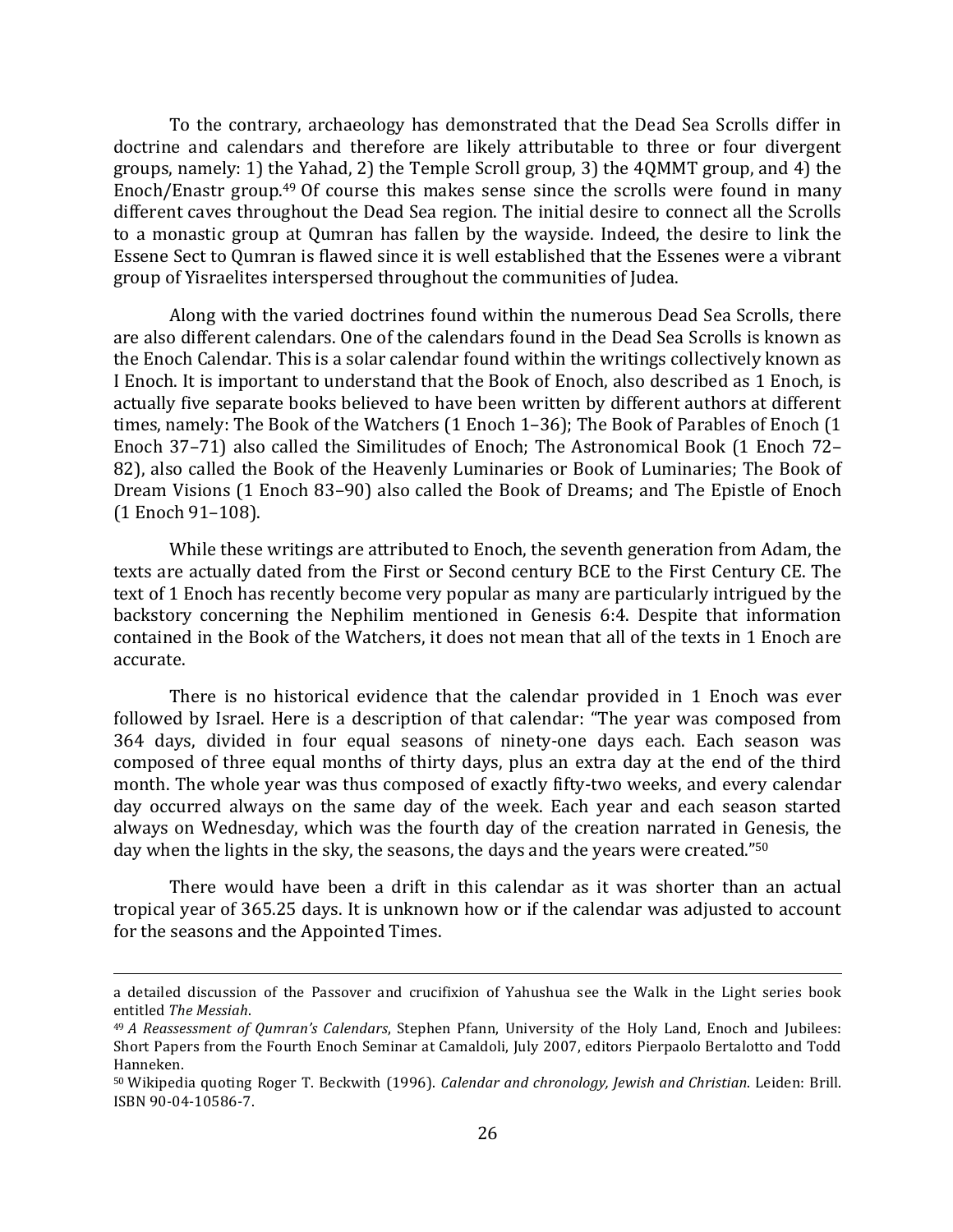Another calendar found in the Dead Sea Scroll texts is found in the Book of Jubilees. It has been dated from 160 to 150 BCE.<sup>51</sup> That calendar also promotes a 364 day solar calendar but uses a pattern of seven days and seven weeks. It divides the year into 7 different divisions of 49 days. It also inserts three 7 day periods at various intervals that totaled 364 days.

It specifically contradicts the Torah (Genesis  $1:14-16$ ) by providing: "God appointed the sun to be a great sign upon the earth for days and for sabbaths, and for feasts and for years and for jubilees and for all seasons of the years."<sup>52</sup> The text specifically omits the moon as provided in the Torah. It also contradicts the Torah by counting the Jubilee year as the  $49<sup>th</sup>$  year. The Torah specifically provides that the Jubilee is the  $50<sup>th</sup>$  year.<sup>53</sup>

So while there may be some interesting and truthful oral traditions contained in the Book of Jubilees, the calendar portions do not synchronize with the Creator's reckoning provided in the Torah.

There is a Qumran Calendar gleaned from the Temple Scroll that is also a solar calendar with various errors. While there was clearly an emphasis on solar calendars found amongst the Dead Sea Scrolls, these calendars were different in their mechanism and structure. They each have extra-Scriptural traditions and difficulties synchronizing with the actual movements of the heavenly bodies. They are not exclusively attributed to the Essenes and belonged to various fringe sects in Israel.

They were far different from the calendar in Jerusalem. While there is an attraction to seek out these ancient texts, just because they were old does not mean they were correct. There are variations on these calendars and there is certainly no consistent calendar deriving from the Dead Sea Scrolls, only diversity and confusion. They all require adjustment and intercalation.

The point of all this is to simply show that solar calendars found amongst the Dead Sea Scrolls are fixed calendars that have no reliance upon the moon to determine the months. When you follow a fixed solar calendar you do not have any concern with the phase of the moon. Now this obviously flies in the face of the clearly demonstrated purpose of the moon from the very beginning.

None of these calendars are supported by our current measurements of the sun and the moon, although it is possible that at some point in time the earth exhibited a  $360 \text{ day}$ 

<sup>51 &</sup>quot;Jubilees, Book of" in L. H. Schiffman and J. C. VanderKam (eds.), *Encyclopedia of the Dead Sea Scrolls*, Oxford University Press (2000), Vol. I, p. 435.

<sup>&</sup>lt;sup>52</sup> The Book of Jubilees ii. 9

<sup>53 &</sup>quot;10 And you shall consecrate the fiftieth year, and proclaim liberty throughout all the land to all its inhabitants. It shall be a Jubilee for you; and each of you shall return to his possession, and each of you shall return to his *family.* <sup>11</sup> That *fiftieth* year shall be a *Jubilee to you;* in it you shall neither sow nor reap what grows of its own accord, nor gather the grapes of your untended vine." Leviticus 25:10-11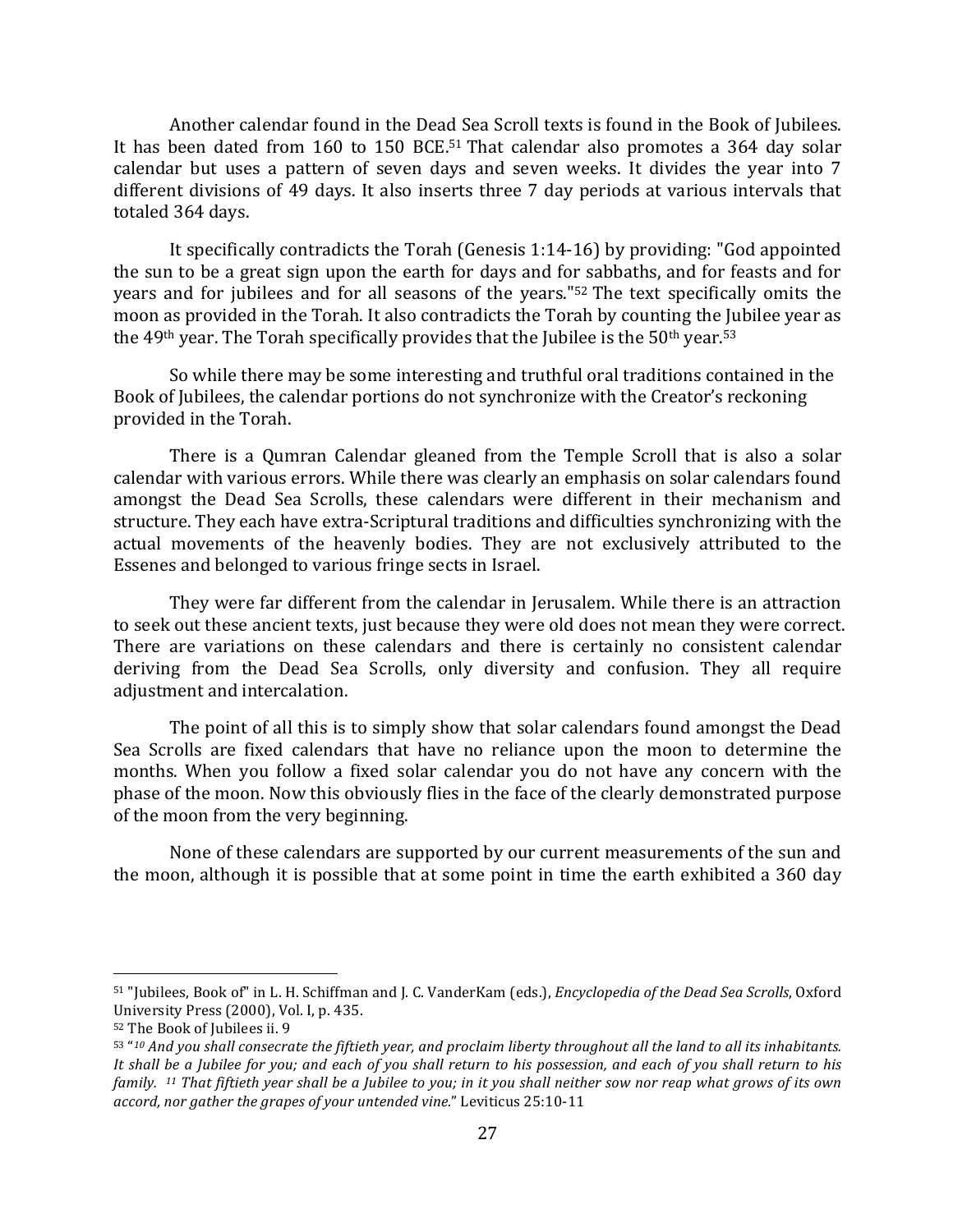year. The landmark work of Immanual Velikovsky details that the histories of most all major ancient civilizations attest to this fact.<sup>54</sup>

Velikovsky writes: "The reason for the universal identity of time reckoning between the fifteenth and the eighth centuries [BCE] lay in the actual movement of the earth on its axis and along its orbit, and in the revolution of the moon, during that historical period. The length of a lunar revolution must have been almost exactly 30 days, and the length of the year, apparently did not vary from 360 days by more than a few hours. Then a series of catastrophes occurred that changed the axis and the orbit of the earth and the orbit of the moon, and the ancient year, after going through a period marked by disarranged seasons, settled into a 'slow-moving year' of 365 days, 5 hours, 48 minutes, 46 seconds, a lunar month being equal to 29 days, 12 hours, 44 minutes, 2.7 seconds, mean synodical period."<sup>55</sup>

While Velikovsky attributes the change to repeated perturbations, other works have confirmed the shift from 360 days to 365  $\frac{1}{4}$  days, but explain that it resulted from a Mars flyby in March 701 BCE that was described by Isaiah and coincided with slaughter of the camp of the Assyrians described in Isaiah 37:36.<sup>56</sup>

Really, this should be no surprise to the student of the Scriptures, a compilation of texts that describe incredible astronomical aberrations and even past and future extinction level events. Catastrophism is a rising field that is rattling uniformism because the evidence is simply overwhelming.

In fact, there is no doubt that various catastrophes through the ages have affected time. A very recent event known as the Fukishima earthquake on March 11, 2011 actually shortened the length of the  $24$ -hour day by 1.8 microseconds according to geophysicist Richard Gross at NASA's Jet Propulsion Laboratory in Pasadena, California. It also moved Japan's main island about 8 feet, according to Kenneth Hudnut of the U.S. Geological Survey. The earthquake also shifted Earth's figure axis by about  $6\frac{1}{2}$  inches  $(17 \text{ centimeters})$ .

Obviously the time change and axis shift from this one event is miniscule, but imagine the compounding effect of similar incidents over thousands of years intermixed with the many even greater catastrophic events cataloged throughout history and you are bound to see some changes throughout time. For instance, the impacts that caused the 190 mile wide Vredefort Crater in South Africa, the Sudbury Basin in Ontario, Canada or the 100 mile wide Chicxulub Crater in the Yucatan Peninsula must have had incredible effects on the planet. There are literally hundreds of such impact craters currently known to exist on planet earth today and probably many others that have yet to be discovered.

In the Scriptures, events such as Joshua's long day actually describe both the sun and the moon stopping. "So the sun stood still, and **the moon** stopped, till the people had

55 Velikovsky ibid at p 337 (quoting Seneca).

<sup>54</sup> *Worlds in Collision*, Immanuel Velikovsky, Paradigma Ltd 1950. See Chapter 8, The Year of 360 days.

<sup>56</sup> *Catastrophism and the Old Testament, The Mars-Earth Conflicts*, Donald Wesley Patten, Pacific Meridian Publishing Company, 1988. See Chapter VII The Long Night of Sennacherib.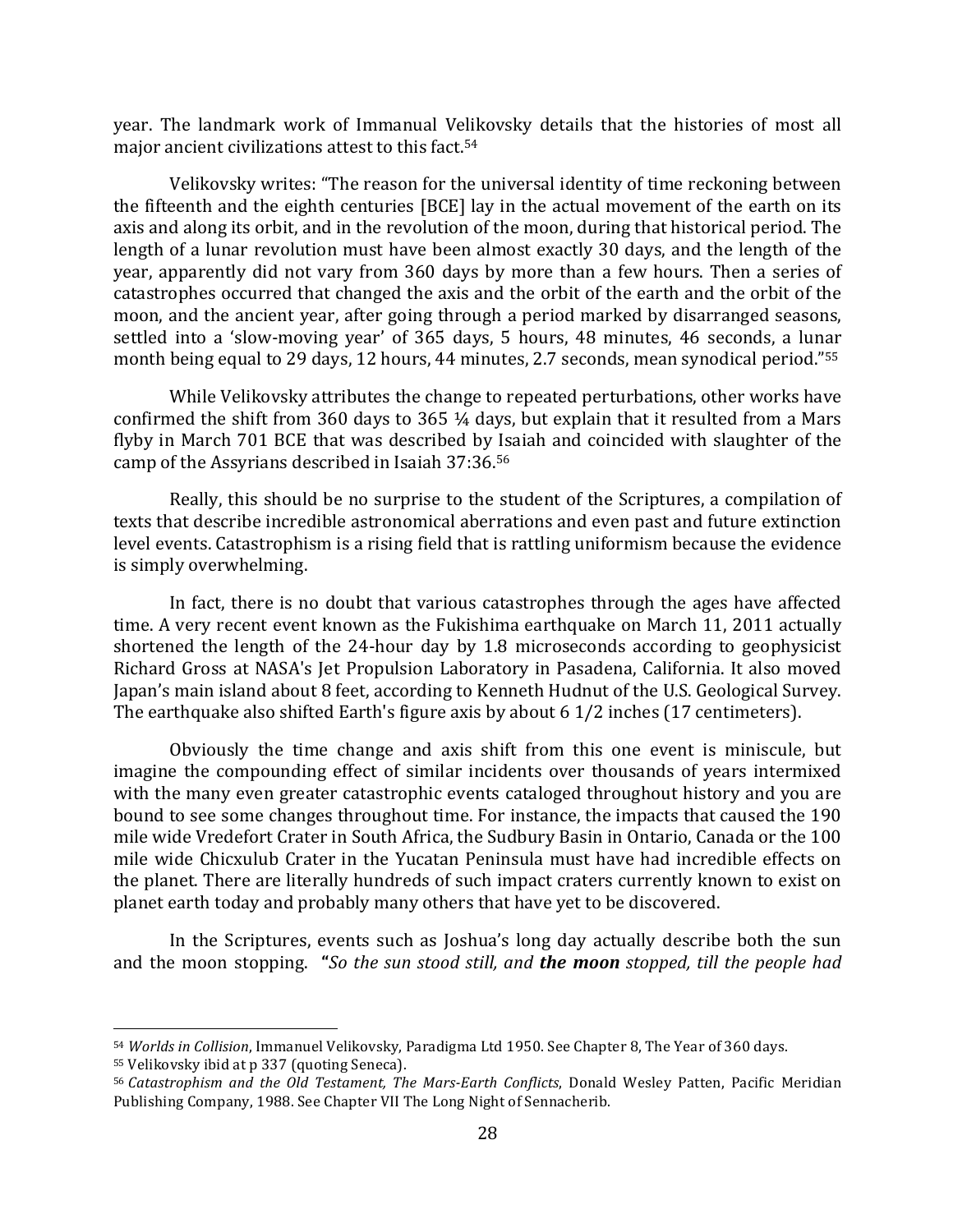*revenge upon their enemies. Is this not written in the Book of Jasher?* So the sun stood still in *the midst of heaven, and did not hasten to go down for about a whole day.*" Joshua 10:13.

The Book of Yasher also records this event: "<sup>63</sup> And when they were smiting, the day was declining toward evening, and *Joshua said in the sight of all the people*, Sun, stand thou still upon Gibeon, and thou moon in the valley of Ajalon, until the nation shall have revenged *itself upon its enemies.* <sup>64</sup> *And*  $\mathcal{A} \times \mathcal{A}$  *hearkened to the voice of Joshua, and the sun stood still* in the midst of the heavens, and it stood still six and thirty moments, and the moon also stood *still* and hastened not to go down a whole day." Yasher 88:63-64. The miracle was that  $\Delta Y \Delta Z$  listened to the voice of a man and actually suspended the movements of the two great lights that marked time.

During that battle the sun and the moon stopped, and there was a rain of large hailstones. "And it happened, as they fled before Israel and were on the descent of Beth Horon, that  $\mathbf{A} \mathbf{Y} \mathbf{A} \mathbf{Z}$  cast down large hailstones from heaven on them as far as Azekah, and they died. There were more who died from the hailstones than the children of Israel killed with the *sword.*" Joshua 10:11.

With the sun and the moon stopping, combined with the subsequent rain of what some believe to be 100 pound "hailstones" or meteors, we are likely reading about the earth and the moon being effected by the gravitational forces of an extraterrestrial object and possibly passing through the debris trail of that object. Of course, such an event could also account for some of the numerous craters that we observe on the moon. Some also attribute this event to another Mars flyby or Nibiru event.

We also read in Isaiah 38:8 how the sundial of Ahaz moved back ten degrees. We are not given any information on how this occurred, but it was a sign and not some optical illusion or parlor trick, so we must assume that there was something happening with the earth or the sun or both.

Therefore, there is abundant evidence that things have happened that have affected the earth, the sun and the moon which takes us back to the notion of the 360 day year. Clearly the five 30 day months in a row that were recorded during the flood event seem to support that fact, although it is also possible, albeit rare, that there could have actually been 5 consecutive 30 day months using the present orbits of the sun and the moon.<sup>57</sup>

It is important to note that no matter what happened in the past, it does not change the Scriptural criteria for reckoning time. While there is a certain beauty and perfection associated with a 12 month year including all 30 day months, we know that situation does not presently exist. It is clear that we cannot reckon either a solar or a lunar calendar in such a fashion today. It is possible that after a past change certain people attempted to recreate that perfection through later fixed calendars. That could explain the variety of calendars that exist today.

<sup>&</sup>lt;sup>57</sup> Eliyahu David ben Yissachar, Jerusalem, Israel (www.torahcalendar.com)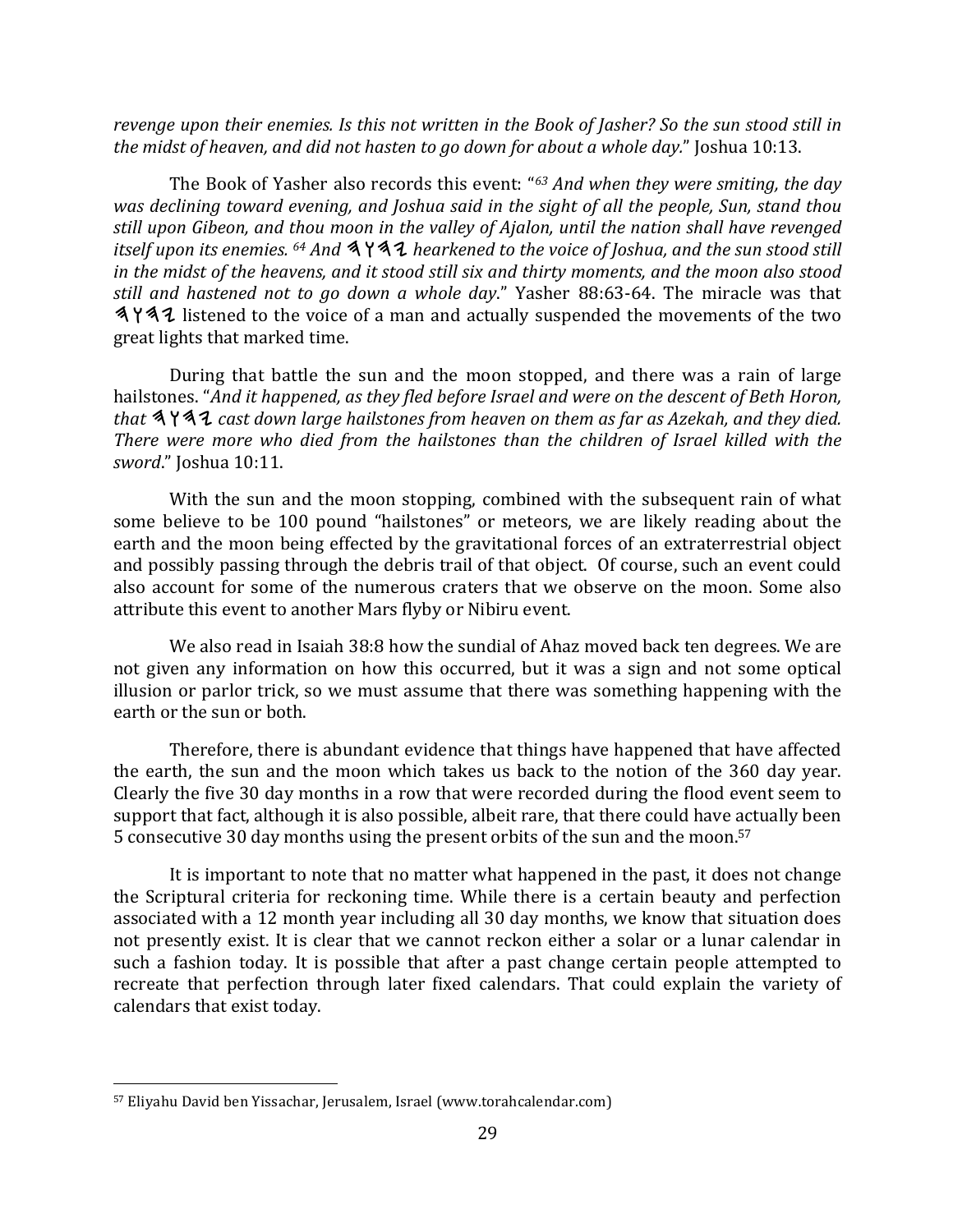While there may be a desire to revert to an ancient calendar, a "prophetic calendar" or "priestly calendar" those supposed calendars defy reality as well as the criteria established by Genesis 1:14. Further, the simple fact is that none of them will work without some adjustment, and then you start entering into the realm of calculated calendars rather than strict observation of the lights provided by the Creator. Again, while one or more of the calculated calendars may have worked in the past, they do not work now.

All of the lights mentioned at the beginning are important and they all center around the Covenant people – Israel. We are reminded of this in Jeremiah. "<sup>35</sup> *Thus says*  $3$  $4$  $4$  $2$ , *Who gives the sun for a light by day, the ordinances of the moon and the stars for a light by night,* Who disturbs the sea, and its waves roar  $(4\overline{14} + 1\overline{4} + 1\overline{4})$  of hosts is His Name): <sup>36</sup> If those ordinances depart from before Me, says  $\mathcal{A} \mathcal{Y} \mathcal{A} \mathcal{I}$ , Then the seed of Israel shall also cease from *being a nation before Me forever.*" Jeremiah 31:35-36

The word "ordinances" means something prescribed or enacted. This implies purpose behind both of the lights in the sky. Note the close proximity of the moon to the waves. Of course we all know that the moon is intimately connected to the tidal patterns here on earth. The moon is also a visible sign that reveals the Appointed Times. Again, it is important to understand that the whole purpose of the calendar involved the Appointed Times. The Appointed Times needed to be in sync with the harvest season. A completely lunar calendar could not accomplish that task because it would be shorter than the solar year. Thus you would have drift that is plainly evident with the Islamic lunar calendar. In contrast, a completely solar calendar disregards the moon and will not provide for the exact months and days that the Scriptures command the Appointed Times to occur on. So we need both the sun and the moon for this task and those who follow a purely calculated calendar are disobeying the Torah by not utilizing the lights provided by  $4Y42$ .

There are some people who are currently attacking the first sliver luni-solar calendar and attempting to diminish the significance of the moon. They are linking the moon with Babylon while the sun is the heavenly body that has truly been hijacked by Babylonian sun worship. Those who follow a strictly solar calendar are violating the Torah. They are adding to the Torah by giving the sun more significance than it is supposed to have, which is what sun worshippers tend to do. They are also taking away from the Torah by not affording the moon its proper function in determining time.

Both the sun and the moon were created by  $\Delta Y \Delta Z$  and they both operate as "hands on the clock" that help us gauge time on this planet. In order to properly tell time so that you can correctly observe the Appointed Times, you must have a calendar that meets the requirements set forth in the Scriptures. With all of these differing opinions it makes a person dizzy trying to figure out truth, but the simple fact is that the sun and the moon are made for "signs and Appointed Times and for days and years."

Now again, it is possible that the flood or some other past cataclysmic event altered the earth when there was formerly 360 days a year with 12 months consisting of 30 days, but that is not presently the case. If that were the case then the sun and the moon would have accounted for that fact through their orbits. The Scriptures are replete with various